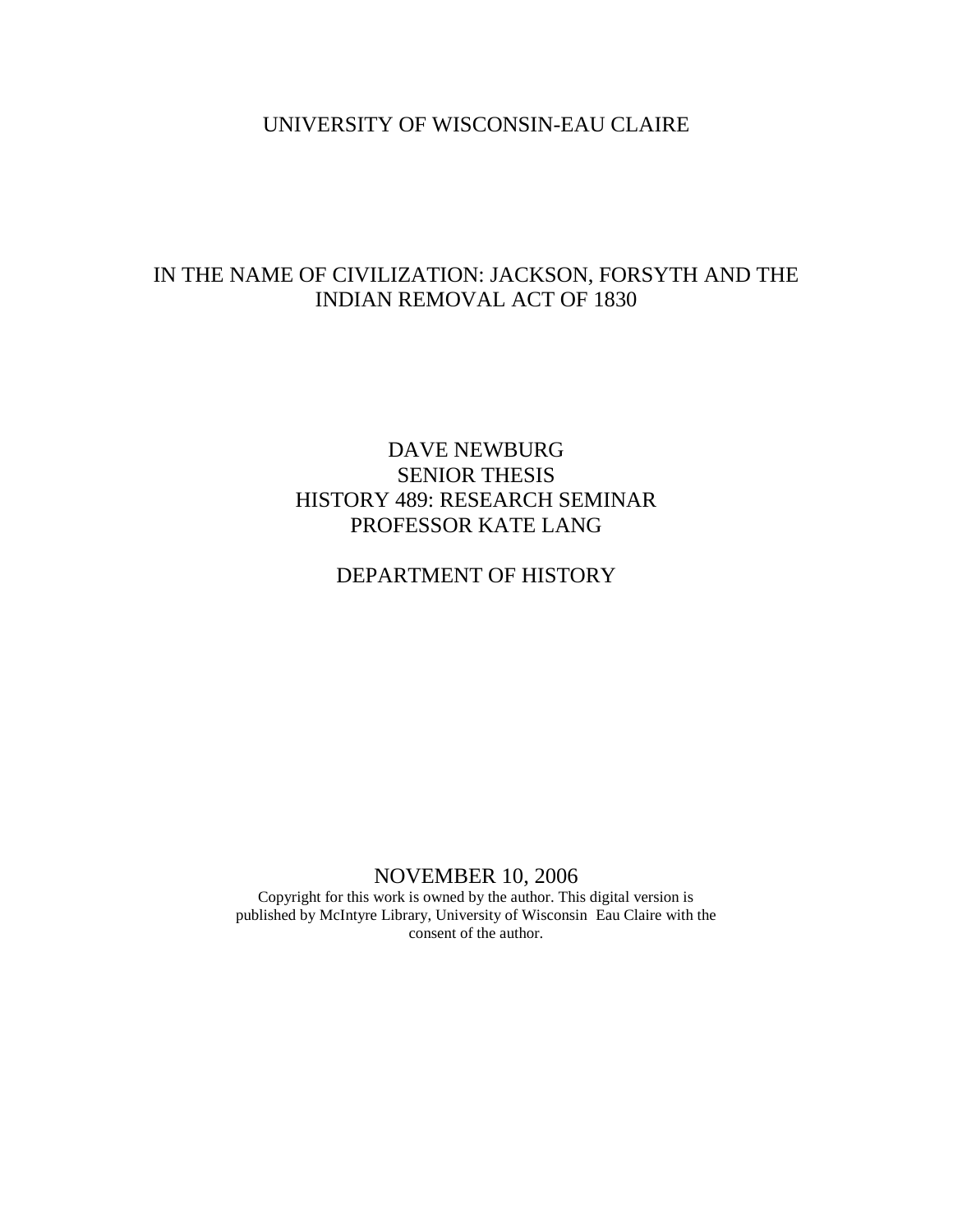# **ABSTRACT**

The intent of this paper is to discuss Andrew Jackson"s controversial actions and policies affecting Native Americans, most notably the Indian Removal Act of 1830. This act required all Native American tribes east of the Mississippi river to move west into designated frontier territories. The native migration would allow the white Americans to possess new farmlands to increase the union"s crop output. White settlers supported the act unanimously due to the promise of state improvement, but many natives would claim that the act was either a great shame or a declaration of war. This paper will examine Jackson"s rise to the presidency and how Jackson"s stance on the Native American issue increased his popularity amongst southern whites. This paper will also examine the correspondence of Fort Armstrong Indian Agent, Thomas Forsyth. The content of these letters help to provide a rationale for the Jackson's course of action. Although it is unknown if Jackson ever met Forsyth, the information contained in Forsyth"s correspondence reflect contemporary concern with the "Indian problem." Confrontations from forcibly removed tribes and conflicts such as the Black Hawk War and the Second Seminole War will be addressed as well. Finally, this paper will examine contemporary praises and/or criticisms of Jackson"s Indian removal policies provided by contemporary historians.

ii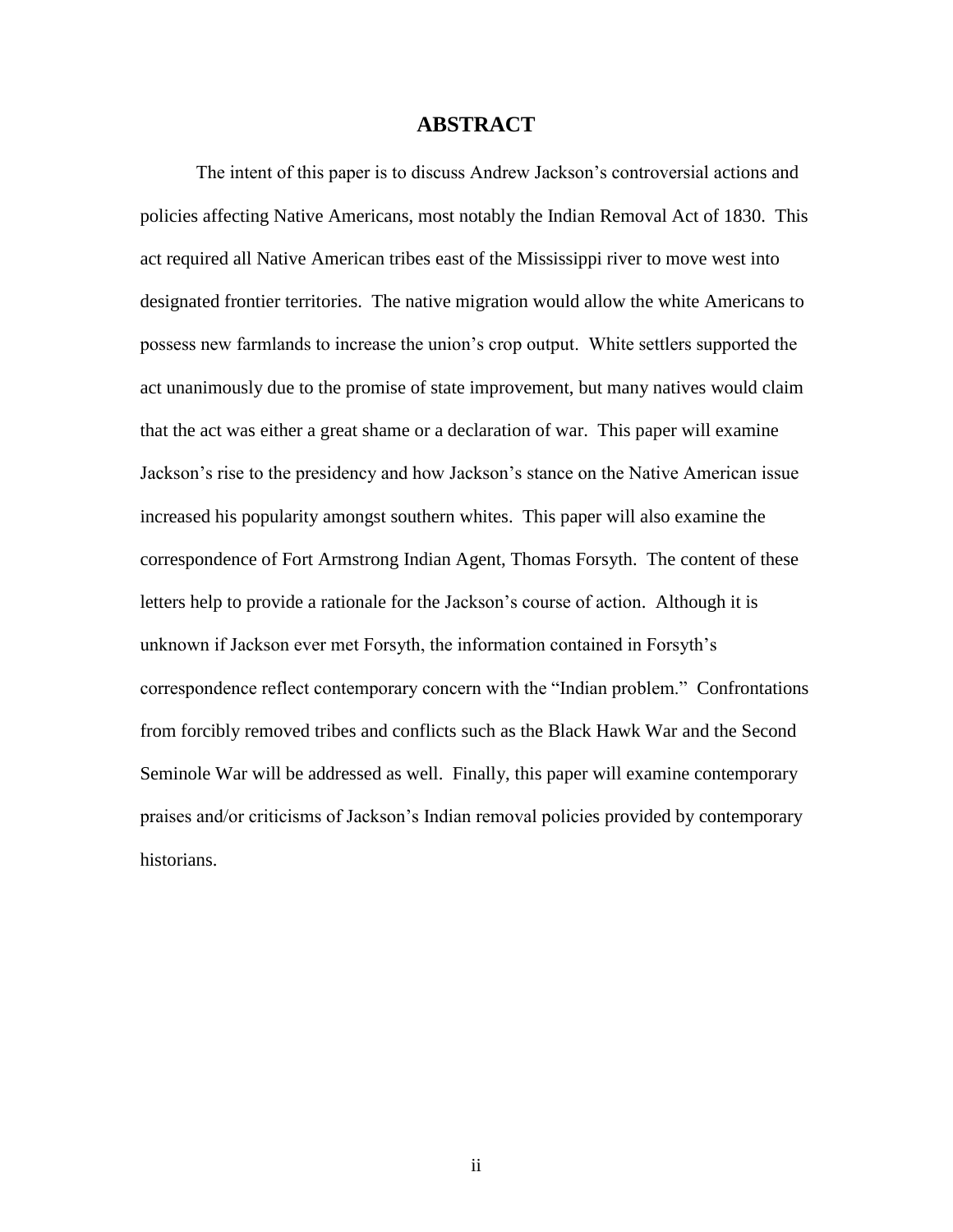# **TABLE OF CONTENTS**

| .20 |
|-----|
|     |
|     |
|     |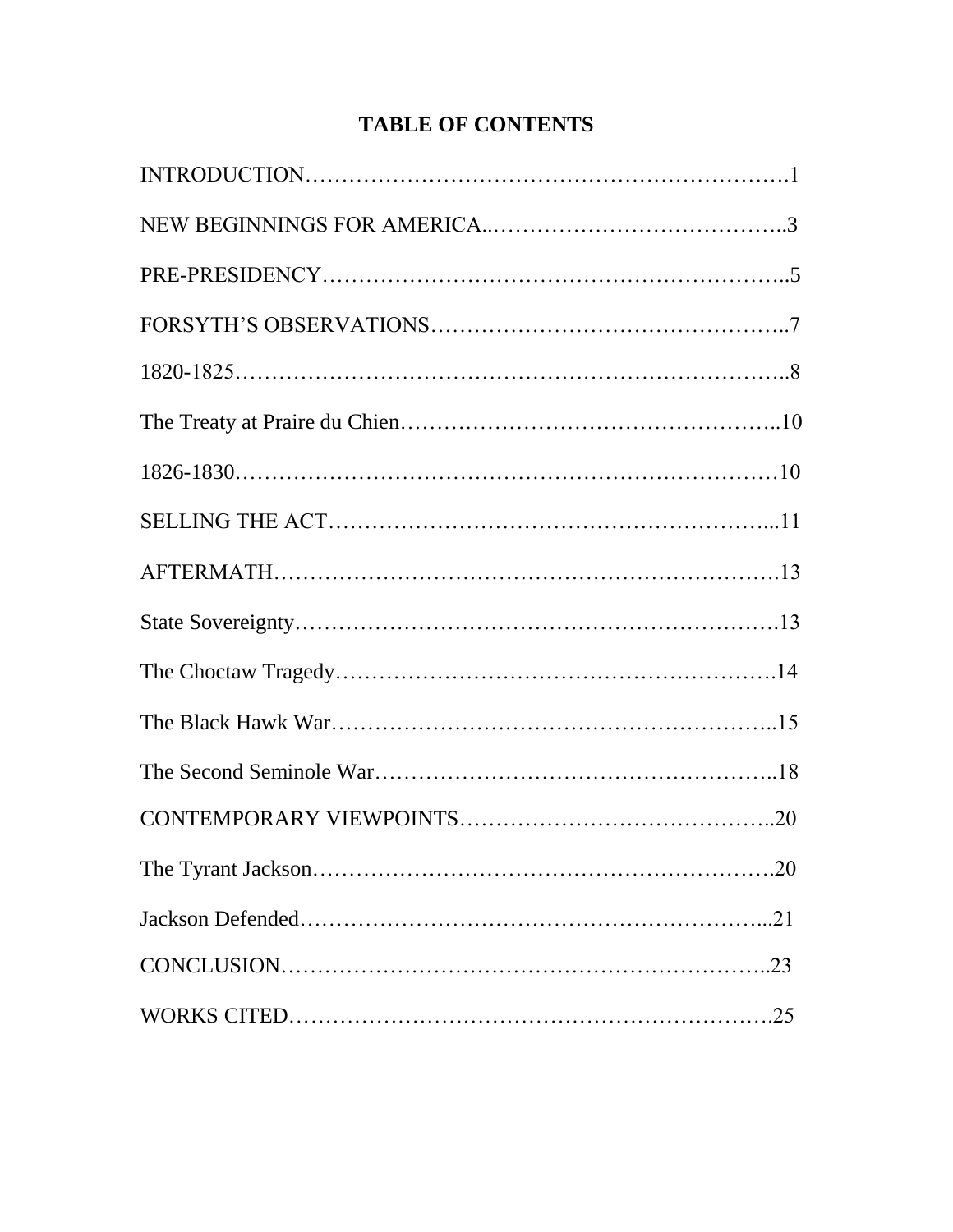## **INTRODUCTION**

 The most notable events of history become notable due to a dramatic shift. Socio-cultural norms are challenged and altered dramatically and have a lasting impact on the present. Drastic changes are the most memorable changes. Andrew "Old Hickory" Jackson altered the course of American History with his policies of Indian Removal. From Jackson"s time as a Major General in the Tennessee militia during the War of 1812 until the last days of his presidency, annexing Indian land was a pivotal component to Old Hickory"s success as a leader. Jackson"s most powerful policy was the Indian Removal Act of 1830. This law required every Indian tribe living east of the Mississippi river to relocate west to allow for white territorial gain.

Jackson was not the first influential politician to introduce the idea of Indian relocation, but his skills as a military commander and a negotiator made the policy all the easier to execute. What made Jackson"s policies so desirable to the southern white population? The promise of new farm land, the economic prospects of new crop output, and the diminished threat of Indian raids upon white settlements all contributed to the public approval of Jackson"s legislation.

Old Hickory was a respected military presence and an expert on Indian affairs, yet there is a possibility that his decision to enact removal was not governed by his experiences alone. A man named Thomas Forsyth was granted the title of Indian Agent by President James Monroe. Forsyth was stationed at Fort Armstrong in Rock Island, Illinois and he kept a regular correspondence with notable players in the Indian relations realm including Missouri-territory governor, William Clark. Forsyth"s letters expressed many causes for concern: Indian tribal warfare, violence between white settlers and

1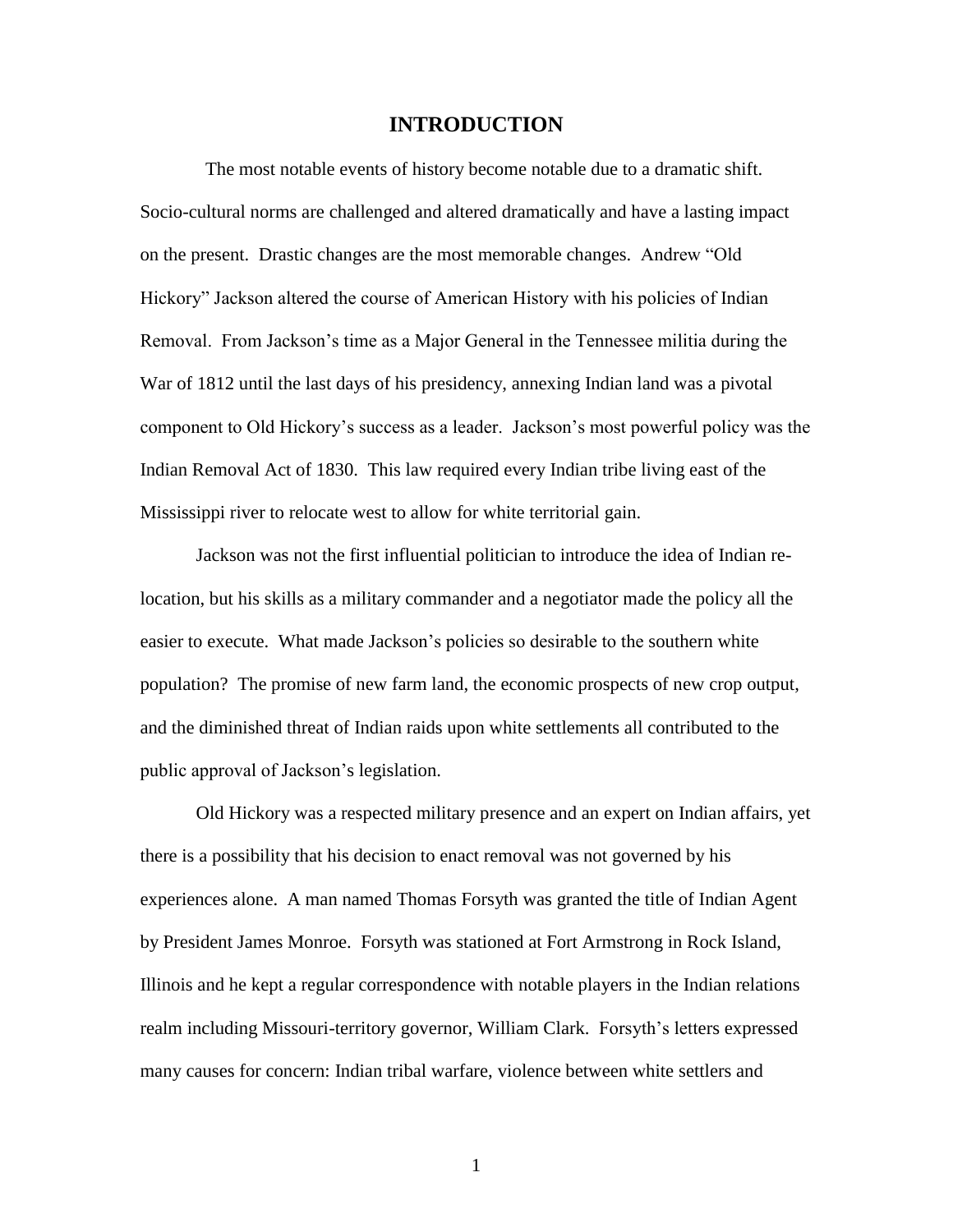Indians, a massive whiskey trade, and even threats of British-Canadians influencing the Indians to attack the Americans. Forsyth established a clear point that federal intervention was necessary in the Northern territories as well as in the South. These conflicts could not go unnoticed any longer. There are limits to what can be deduced through Forsyth"s letters. We are not certain if Jackson and Forsyth ever knew each other, yet it is known that Forsyth wrote a number of letters to William Clark; an associate and advisor to Jackson.

Re-locating the native tribes proved to be much more difficult than selling the plan to the American citizens. Indians were not asked to leave their ancestral lands, they were coerced, harassed and even forced to leave. The Removal Act inspired contempt amongst most Indian tribes. That contempt spawned various forms of rebellion such as the Black Hawk War and the Second Seminole War. Native American retaliation attempts proved to be futile as American military power crushed the insurgencies.

There are always two sides to every story. One person"s victory is another"s defeat. One person's hero is another man's nemesis. Many historians today "have adopted a "devil theory" of American Indian policy. And in their demonic hierarchy Andrew Jackson has first place.<sup>"1</sup> It is never enough for people living in the present to look into events of the past and demonize an influential political figure by present-day social norms. The portrayal of Andrew Jackson as an Indian-hating imperialist is overlysimplistic. In his article *Andrew Jackson's Indian Policy: a Reassessment*, author F.R. Prucha suggests that this view of Jackson is completely unacceptable. "Although his years in the West had brought him into frequent contact with the Indians, he by no means

<sup>&</sup>lt;sup>1</sup> Prucha, F.R. "Andrew Jackson's Indian Policy: a Reassessment." *Journal of American History* (1969,) 527.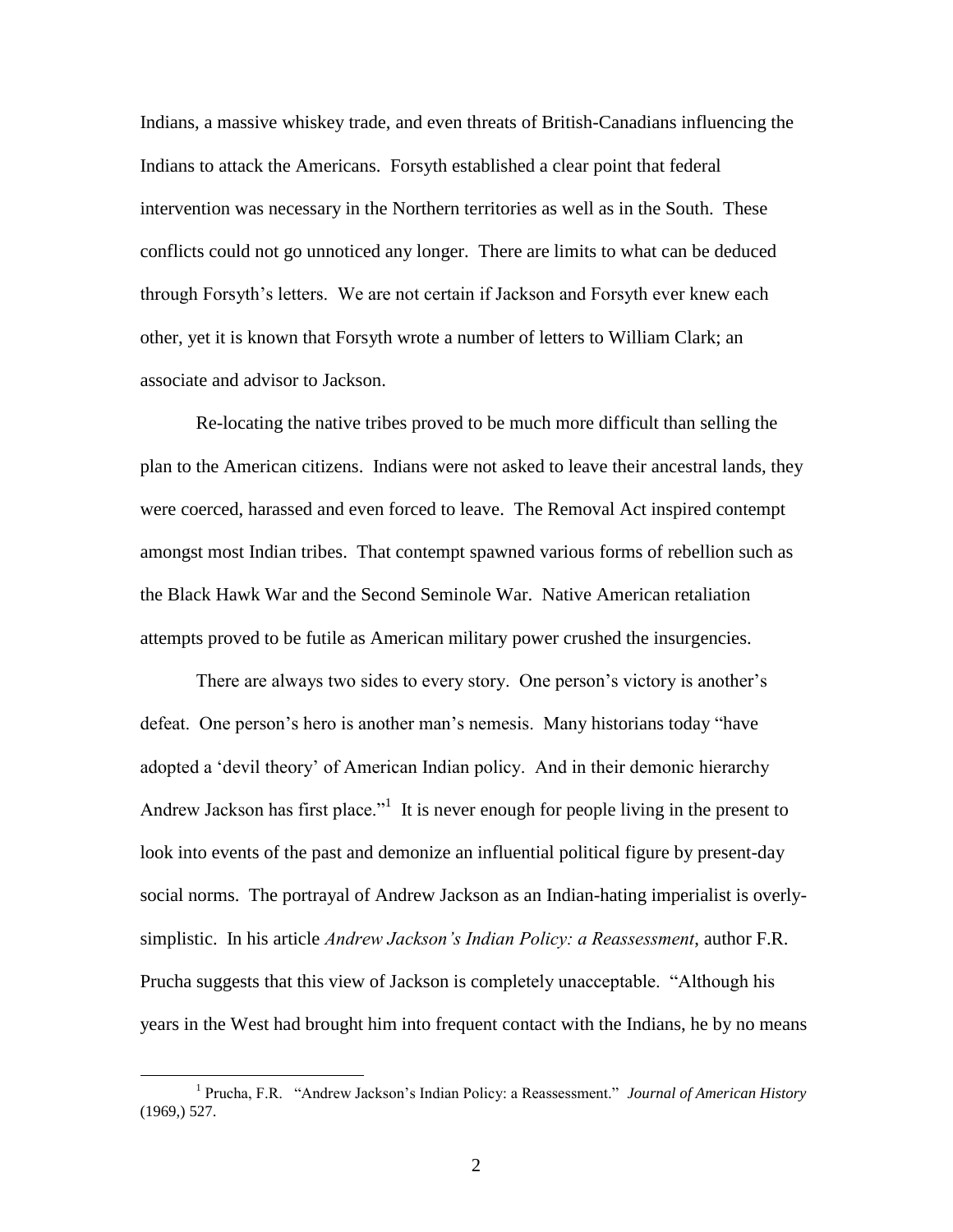developed a doctrinaire anti-Indian attitude.<sup>32</sup> Robert V Remini suggests that many historians are unwilling to grant Jackson any motive other than his own selfish gains as justification for removal. "To suggest that Jackson might have had nobler feelings toward the Indian is to invite ridicule.<sup>3</sup> The goals of American civilization and territorial gain were achieved, but at a tremendous loss of human life and identity. However, the course of Action that Jackson took may have been the "least of all evils." As insulting as this notion might sound, other scenarios may have produced horrifying results as well.

# **NEW BEGINNINGS FOR AMERICA**

1783 was an epic year for the United States. The Treaty of Paris brought the United States and Great Britain to a significant peace agreement. The treaty also entitled the United States to all territories lying east of the Mississippi River and south of the Great lakes. The provisions of the Treaty of Paris only applied to the colonial confederation. The Native American tribal nations were left out of the peace agreement.<sup>4</sup> Many native tribes earned infamous reputations for hostility in the years of the revolutionary war. Anthony Wallace asserts in his book *The Long, Bitter Trail*:

To the north, most of the Iroquois joined the British, ravaging frontier settlements in a wide arc from the Mohawk Valley in New York, across central Pennsylvania, to the borders of Maryland. Shawnees and Delawares attacked in the Ohio Valley. And in the south, the Cherokees once again waged war on the frontiers of Georgia, North and South Carolina, and Virginia. (Wallace 1993, 26)

<sup>2</sup> Prucha, *Andrew Jackson's Indian Policy*, 527.

<sup>3</sup> Remini, Robert V. *The Legacy of Andrew Jackson: Essays on Democracy, Indian Removal, and Slavery* (Baton Rouge: Louisiana State University Press), 1988, 4.

<sup>4</sup> Wallace, Anthony F.C. *The Long, Bitter Trail: Andrew Jackson and the Indians* (New York: Hill and Wang), 1993, 26.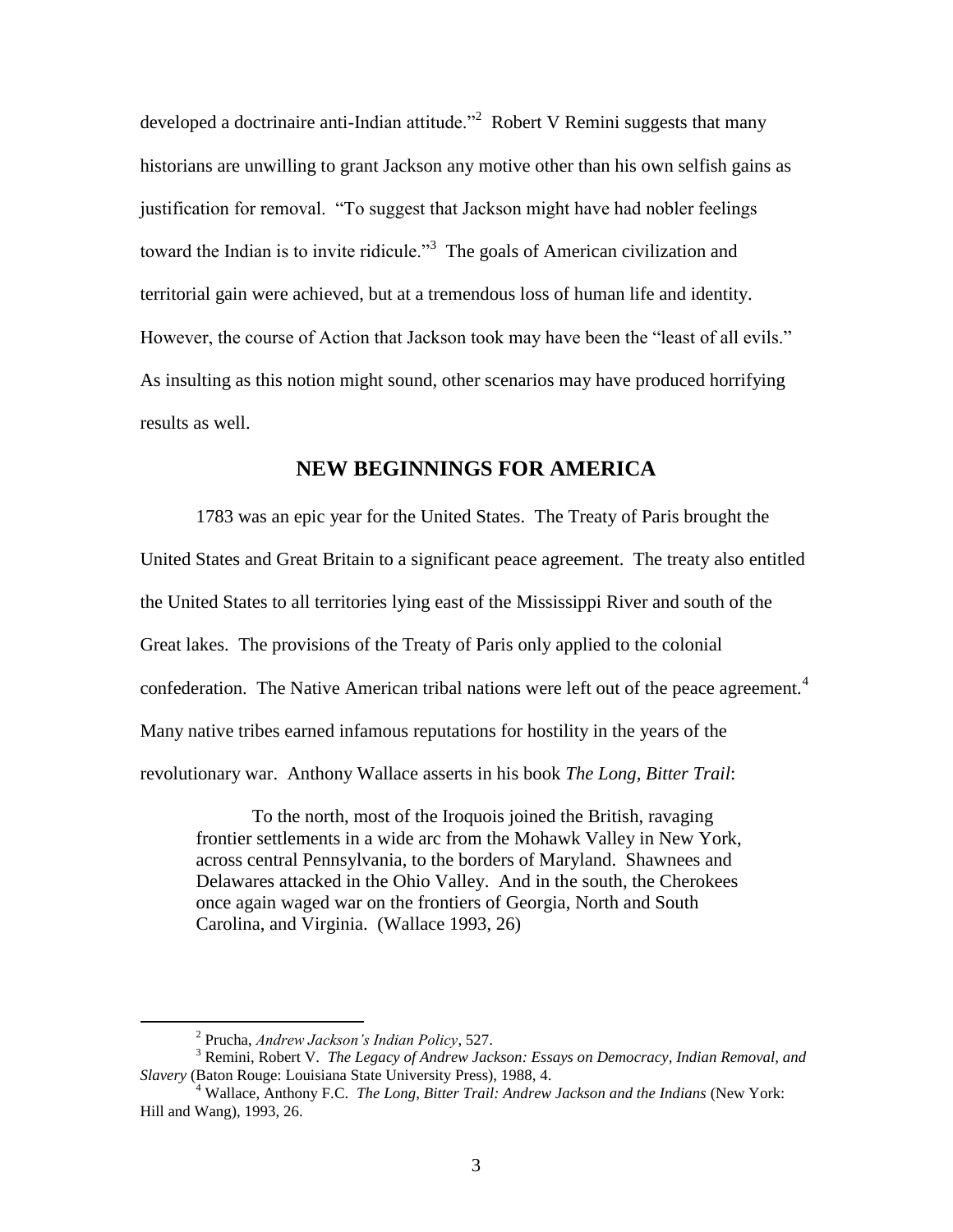Colonial retaliation was swift and brutal. Scorched Earth raids through Indian Territory were common amongst colonists and western frontiersmen. Attacks from both sides intensified the animosity for generations.

Americans were under intense pressure to acquire Indian land as a means to pay off debts from the war. One way to earn the essential revenue was through the sale of public land. Various speculators saw great fiscal opportunities "from the sale of thousands of square miles of virgin timber and agricultural acreage."<sup>5</sup> Americans had a vested interest in the land that is now northeastern Ohio. The United States could alleviate some of the war debt by allotting some of the territory to veterans as payment for their service in combat. The other portion of the land would go to private speculators and land companies.<sup>6</sup> The Americans operated under the theory that the Indians were a vanquished people, defeated in the Revolutionary war. The U.S. had earned the land Indian-occupied land through winning the war. Wallace claims:

The U.S. commissioners at the treaties of Fort Stanwick, Fort McIntosh, and Fort Finney in 1784, 1785, 1786 "gave" peace to the Iroquois and the Indians of Ohio. In return, the Indians present at these meetings promised that their tribes would vacate much of their land north of the Ohio River and restrict themselves to reservations within the area ceded. (Wallace 1993, 31)

The Ohio tribes denounced the negotiations. The allegations made were outrageous and unrepresentative. The Indians present at the treaties were "unauthorized individuals who did not represent the tribes and allowed themselves to be threatened, bribed, and plied with liquor until they signed away their own and their neighbors' birthright."<sup>7</sup> The tribal outrage prompted the U.S. to re-evaluate its current conquest-claim theory. Congress

<sup>5</sup> Wallace, *The Long and Bitter Trail*, 31.

<sup>6</sup> Wallace, *The Long and Bitter Trail*, 31.

<sup>7</sup> Wallace, *The Long and Bitter Trail*, 32.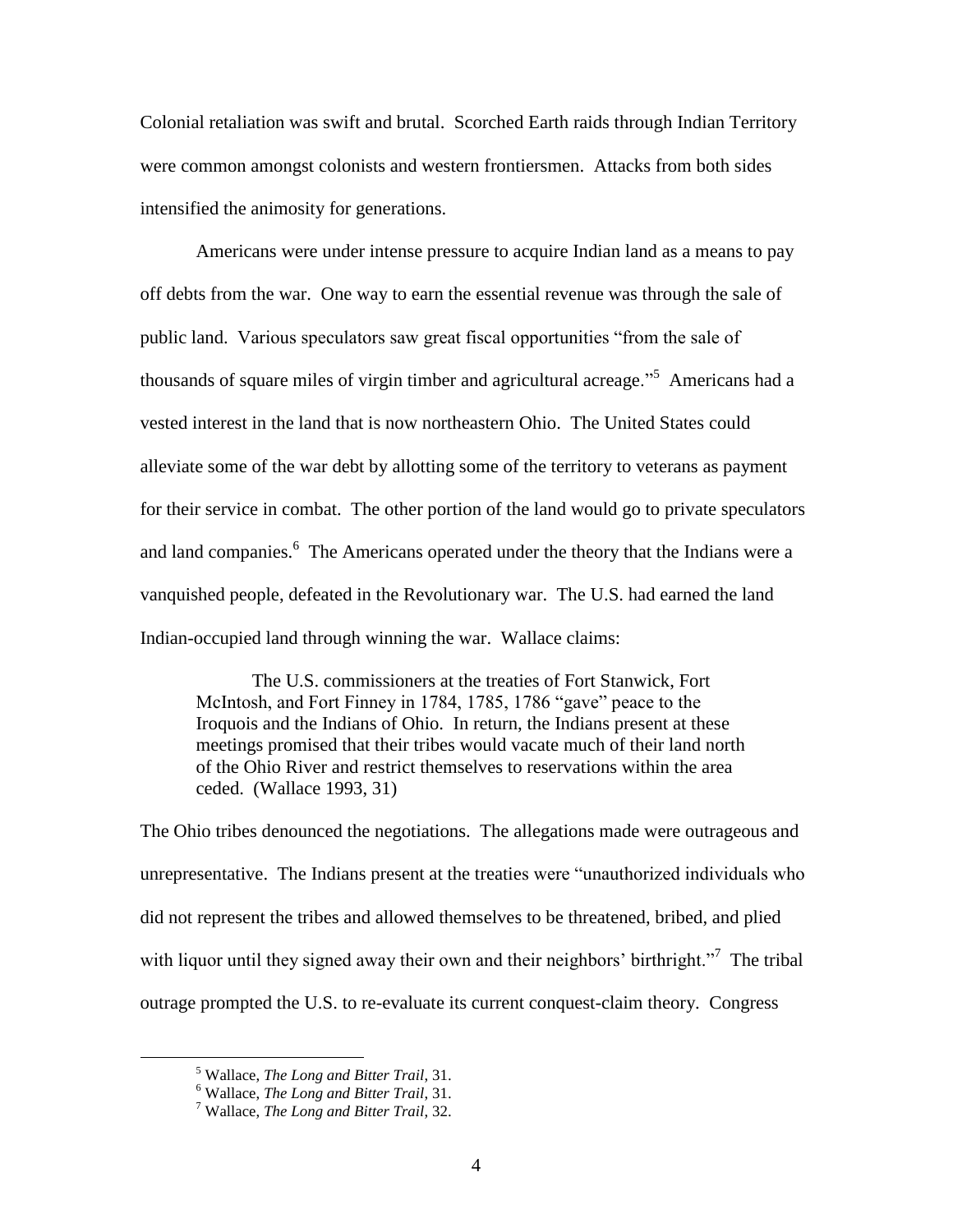could not justify initiating a war with the Indians, so the Northwest Ordinance was created in 1787 to organize new territory and secure peaceful relations. The ordinance stated that Indian "land and property shall never be taken from them without their consent."<sup>8</sup> The Northwest Ordinance became the first real "law of the land" and was the pivotal document that allowed for any future treaty negotiation to occur.

# **PRE-PRESIDENCY**

The nation"s policy towards the native tribes from the War of 1812 forward can be seen in the military career of Andrew Jackson. Jackson became the Major General of the Tennessee militia in 1802 after brief forays as a lawyer and a judge. Jackson fought diligently in the War of 1812 with the Tennessee militia and earned the rank of Colonel in 1813. $9$  1813 was a year of tremendous military success for Jackson. On August  $30<sup>th</sup>$ , 250 whites were massacred by the Red Stick faction of Creek Indians at Fort Mims in Alabama. The militant Creek band was lead by Chief Red Eagle and his actions were not condoned by the entire Creek nation.<sup>10</sup> This discrepancy led to the Creek War, an Indian civil war, and Tennessee governor William Blount was charged with summoning 5,000 militiamen to tackle the Red Stick threat. Blount summoned Jackson to lead the Tennessee army at Fayetteville and Jackson recognized that this was an opportunity would not come along again. He accepted the task. Jackson led 2,500 militia men into Mississippi territory to rendezvous with General John Coffee and his cavalry. The two commanders led the troops into Creek territory at Fort Strother. The hostile Creek village of Tallushatchee and approximately 200 Indian warriors were stationed only thirteen miles east of the Fort. Jackson gave the order to Coffee and the cavalry to destroy the

<sup>8</sup> Wallace, *The Long and Bitter Trail*, 32.

<sup>9</sup> Wallace, *The Long and Bitter Trail*, 4.

<sup>&</sup>lt;sup>10</sup> Remini, Robert V. *The Life of Andrew Jackson* (New York: Harper and Row), 1977, 71.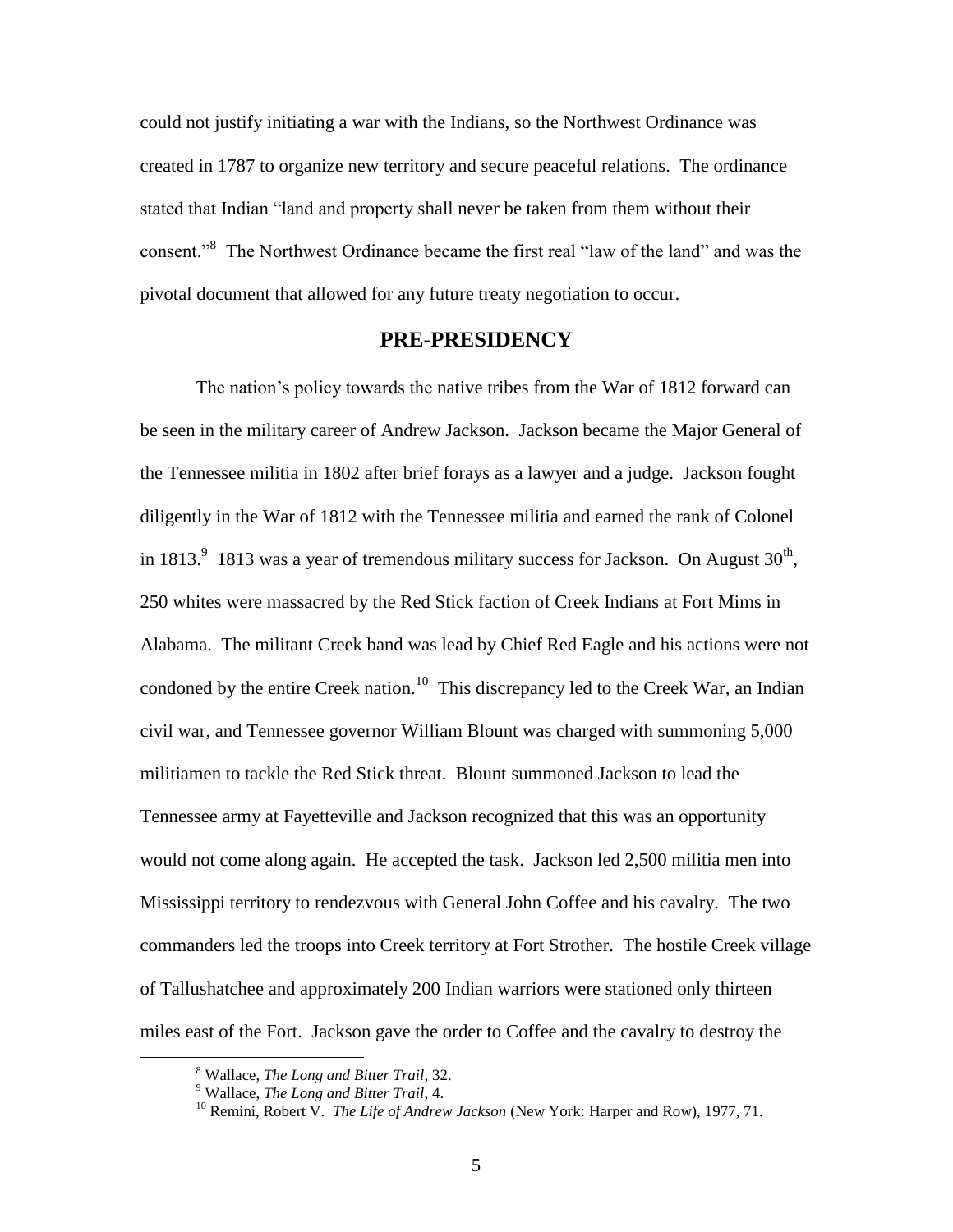village. On November 3, 1813, 1000 soldiers circled the village and slaughtered the warriors inside.<sup>11</sup> The victory was incredible for Jackson and led many Indian villages to ally themselves with Old Hickory.

 In the years following the War of 1812, the notion that Spain was unable to hold any adequate authority in the Florida province prevailed. The British deserted the territory after the war"s end and Spain was incapable, in the eyes of the United States, of administering or defending the province. Remini asserts that the Spanish population was anticipating intervention from Andrew Jackson and America.<sup>12</sup> An American rationale for intervention was that the Spanish government in Florida was allegedly offering violent Indian bands a safe haven within the Florida territory. The treaty of Fort Jackson established a means for America to lay claim to particular lands after the Creek War, but several rogue bands resisted all efforts of forced relocation. Neamaltha, the leader of a Seminole party, was an exceptionally daring chief.<sup>13</sup> The Chief notified General Edmund P. Gaines that any attempt to remove the Seminoles from their settlement in Fowltown, just north of the Florida border, would result in "a bloody encounter."<sup>14</sup> An American expedition was departed for Fowltown in November of 1817 in which U.S. soldiers burned the town and chased off the inhabitants. Nine days later, Neamaltha sought revenge by attacking and massacring an open boat carrying soldiers, women and children along the Apalachicola River. President James Munroe summoned Jackson and gave him the order to lead a campaign to Georgia to combat the Creeks and the Seminoles.

<sup>11</sup> Remini, *The Life of Andrew Jackson*, 72-73.

<sup>12</sup> Remini, *The Life of Andrew Jackson*, 116.

<sup>13</sup> Remini. *The Life of Andrew Jackson*, 117.

<sup>14</sup> Remini. *The Life of Andrew Jackson*, 117.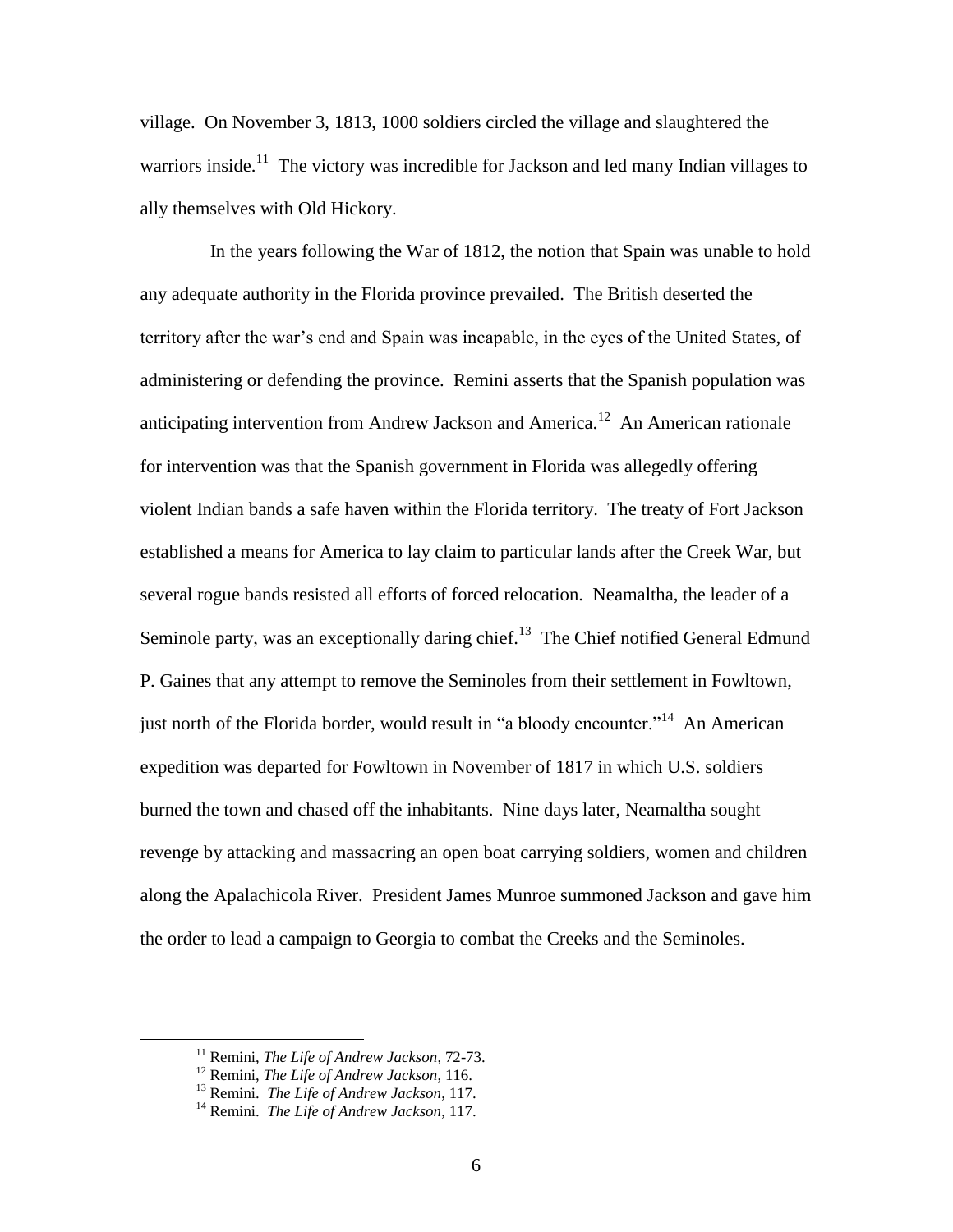During the excursion, Jackson pursued two notable British loyalists: Alexander Arbuthnot and Robert Armbirster. Arbuthnot engaged in frequent trade with local Seminoles and Spanish in Florida. Arbuthnot also preached insidious propaganda to the Seminoles; he told the Indians that "they had been cynically used and then abandoned by the English as well as robbed and murdered by the Americans."<sup>15</sup> Jackson captured Arbuthnot at St. Marks after Jackson took the fort. Armbrister was caught in Bowleg"s Town. General Gaines presided over the trials of both men at St. Marks. Arbuthnot was charged with acting as a spy for the Indians and exciting them to war while Armbrister pleaded guilty to "assuming command of the Seminoles to wage war against the United States."<sup>16</sup> The penalty for both criminals was death. Arbuthnot swung at the end of a noose attached to the yardarm of his own ship. Armbrister's penalty was death by firing squad. In the eyes of the Seminoles, Andrew Jackson and the United States became the new great enemy.

Jackson received information that an enormous gathering of Indian warriors was assembling with the Spanish military at Pensacola. The Spanish/Seminole plan was to attack American settlements. On May 24, 1818, Jackson marched his army into Pensacola, obliterated a small Spanish army, and pursued the fleeing Spanish governor, Colonel Jose Masot to Fort Barranacas. After a moments-long assault on the fort with an arsenal or Howitzers, Masot surrendered to Jackson and the Seminole war was over. The Spanish ceded the Florida territory, on the grounds of improper governance, and Jackson was named the Florida territorial governor.<sup>17</sup>

# **FORSYTH'S OBSERVATIONS**

<sup>15</sup> Remini. *The Life of Andrew Jackson*, 119.

<sup>16</sup> Remini. *The Life of Andrew Jackson*, 121.

<sup>17</sup> Remini. *The Life of Andrew Jackson*, 123-128.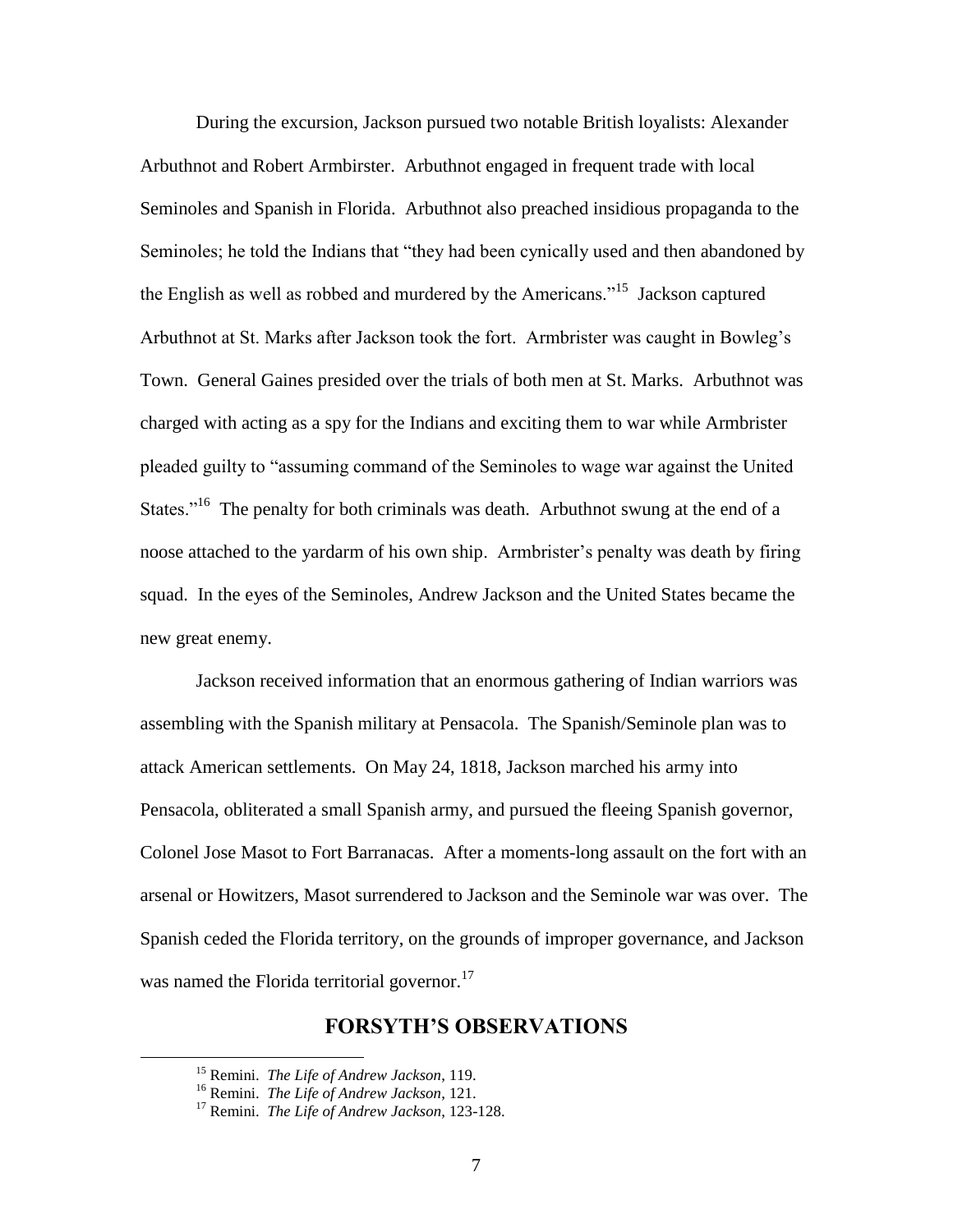#### **1820-1825**

The early nineteenth century saw the beginning of a great migration of white settlers into frontier territory. The wild frontier had a romantic, untamed appeal and a promise of fortune that was unmatched in urban dwellings. However, this wild frontier was inhabited by any number of different Indian tribes. Information on the behaviors and beliefs of the Indians was scarce, so Indian agents were hired and assigned to work with the Indians to create a peaceful, working relationship. One of these agents was a man named Thomas Forsyth.

Thomas Forsyth was born in 1771 in Detroit, Michigan. Forsyth became an Indian agent when he was appointed by President James Monroe in 1820. Forsyth was sent to Fort Armstrong on Rock Island, Illinois to interact with and care for the needs of local Sauk and Fox Indians. While stationed at Fort Armstrong, Forsyth kept a regular correspondence with influential figures such as Missouri-Territorial Governor, William Clark; Michigan-Territorial, Governor Lewis Cass; and Secretary of War, John C. Calhoun. The letters convey a definite desire to meet the Indians" needs and encourage peaceful relations, but there is also a sense of apprehension in several of Forsyth"s accounts.

In a letter to Calhoun, Forsyth explained that war party of Sauk and Fox warriors set out on a retaliation raid on their Sioux enemies. Evidently, the Sioux slaughtered a Sauk/Fox hunting party and vengeance was the only option. Inter-tribal warfare was common amongst the Indians, but that form of social justice was frightening to the American citizens. In the same letter, Forsyth expressed concern about alcohol rations. The trade in whiskey was overabundant and Forsyth felt that the Indians were threatened

8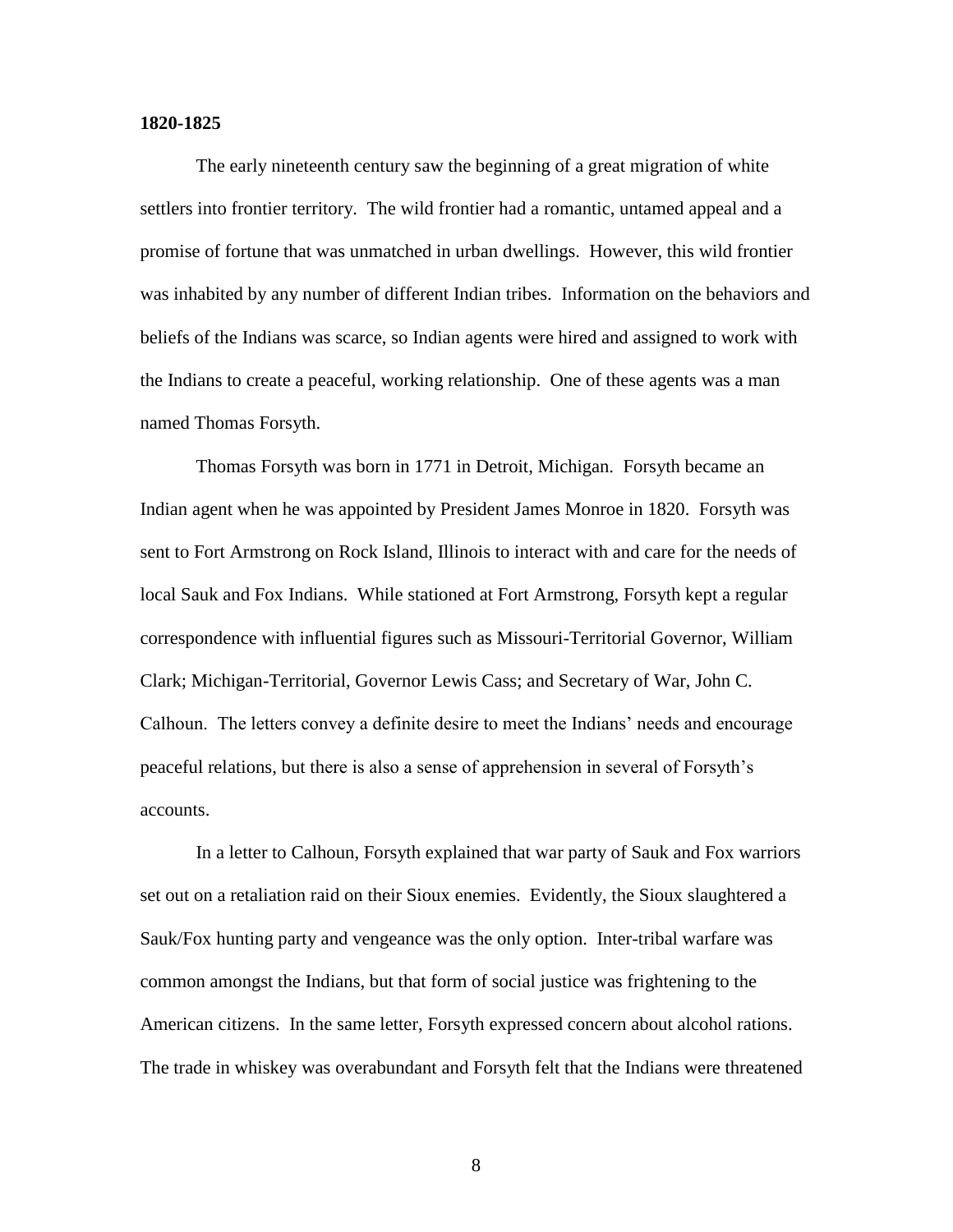by it. Excessive amounts of whiskey made Indians mischievous and more prone to aggression, so an over-abundance of whiskey in the hands of Indians was a cause for concern. "It has always been customary…to give a little whiskey to influential chiefs and to Indians for religious ceremonies and I have always been careful to deal it out to them sparingly."<sup>18</sup>

 One specific duty that Forsyth had was to keep white settlers off of sacred Indian land. Forsyth wrote Lewis Cass on March 4, 1224 regarding white transgressions against Indians. He reported that a band of sixteen white men beat an Indian known as the Sun. The band of white men added insult to injury when they stole the Sun"s rifle. The Sun made a complaint to Forsyth and warned of vengeance on the white men. Forsyth convinced the Sun not to act on vengeful impulse, otherwise he would face the penalty of U.S. authority.<sup>19</sup> In a letter to Frederick Dickson, Forsyth stressed the importance of vacating the Indian lands. Certain laws of intercourse forbade white presence on sacred Indian territories. Forsyth writes: "and by doing so [moving off the lands] you will save much troubled expenses and perhaps even bloodshed."<sup>20</sup>

By 1825, Forsyth had reported to William Clark in regards to the on-going intertribal warfare. White settlers and traders began moving into Indian battlegrounds in large amounts. Forts were erected and garrisoned to protect the white population, but eventually federal intervention was needed.<sup>21</sup> Tribal peace was required for the safety of the white population and in August of 1825, a grand conference at Prairie du Chien attempted to deliver that peace.

<sup>18</sup> Forsyth, Thomas to John C. Calhoun, 2 June 1824, in *The Forsyth Papers*.

<sup>19</sup> Forsyth, Thomas to Lewis Cass, 4 March 1824, in *The Forsyth Papers*.

<sup>20</sup> Forsyth, Thomas to Frederick Dickson, 30 September 1824, in *The Forsyth Papers*.

<sup>21</sup> Danziger, Edmund Jefferson Jr. *The Chippewas of Lake* Superior (University of Oklahoma Press: Norman and London) 1979, 76.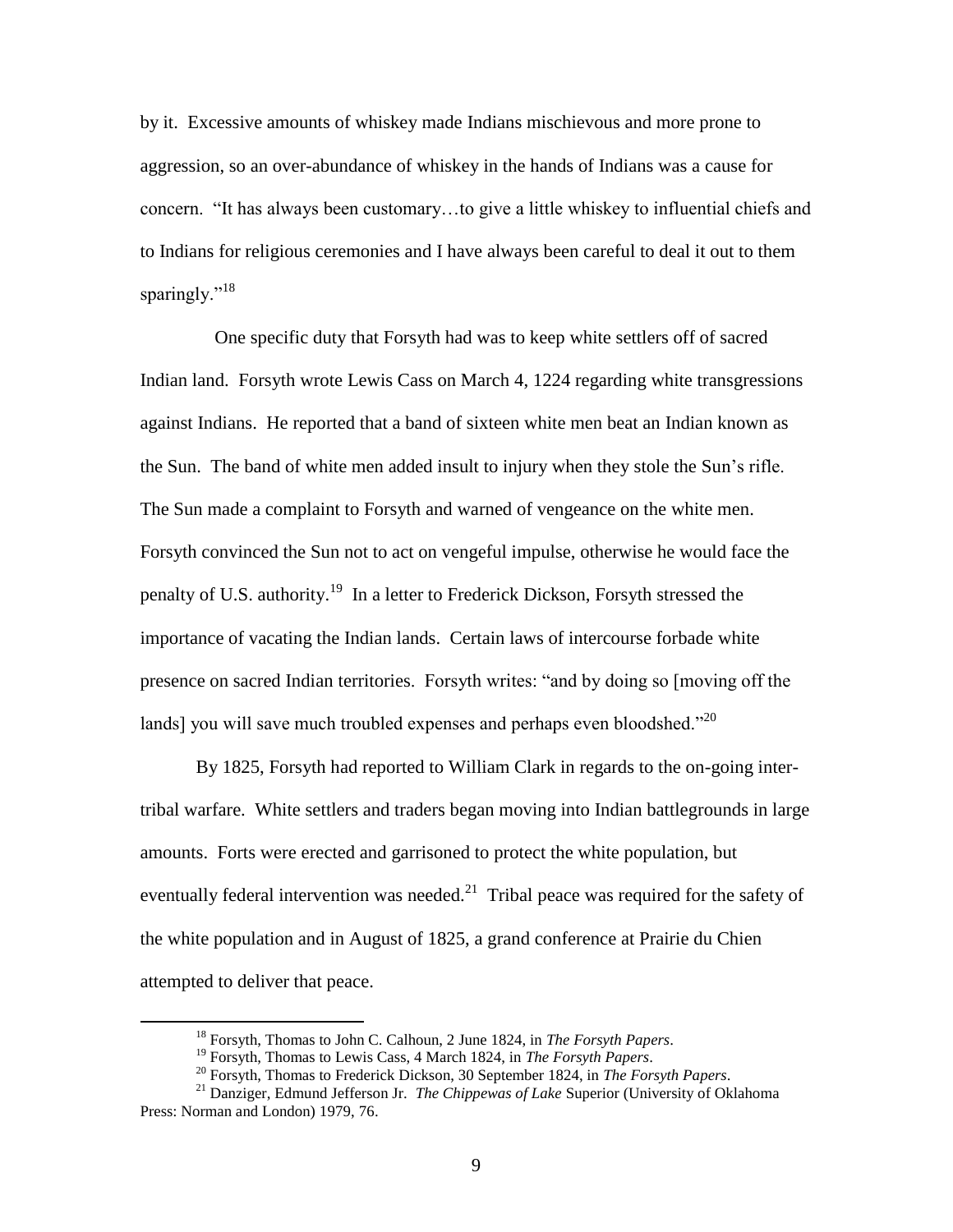## **The Treaty at Prairie du Chien**

Territorial Governors Lewis Cass and William Clark presided over the Treaty at Prairie du Chien, but Forsyth had notable role in aiding in the planning of the conference. In a letter to William Clark in April of 1825, Forsyth helped to establish an appropriate date for the treaty processions. He informed Clark that August would be the best time to hold the treaty negotiations. Finding a date where all tribes could be represented fairly was impossible, (the Chippewa began their corn harvest during the scheduled meeting,) but Clark arranged the meeting in the fairest manner possible.<sup>22</sup> Forsyth also warned Clark about the risk of serving whiskey to the Indians at the treaty. Forsyth believed that distributing liquor would heighten mischievous behavior and sentiments of jealousy amongst rival tribes. $^{23}$ 

The conference itself was a grand spectacle. The Chippewa, Sioux, Potawatomi, Winnebago, Sauk, Fox and Iowa tribes were all represented by more than 1,000 tribal headmen and their families.<sup>24</sup> Over the next fifteen days, Clark and Cass negotiated tribal boundary settlements. No land cessions were granted towards white settlers, but an intertribal peace was established. However, the peace agreement at Prairie du Chien did not last very long. $25$ 

#### **1826-1830**

 $\overline{a}$ 

In the years following the Prairie du Chien treaty, tensions between the tribes and the white settlers became increasingly severe. The Sauk and Fox nations continued to war against the Sioux, but reports also emerged of Indian threats towards the white

<sup>22</sup> Forsyth, Thomas, to William Clark, 9 April 1825, in *The Forsyth Papers*.

<sup>23</sup> Forsyth, Thomas, to William Clark, 9 April 1825, in *The Forsyth Papers.*

<sup>24</sup> Danziger, *The Chippewas of Lake Superior*, 75.

<sup>25</sup> Danziger, *The Chippewas of Lake Superior*, 76.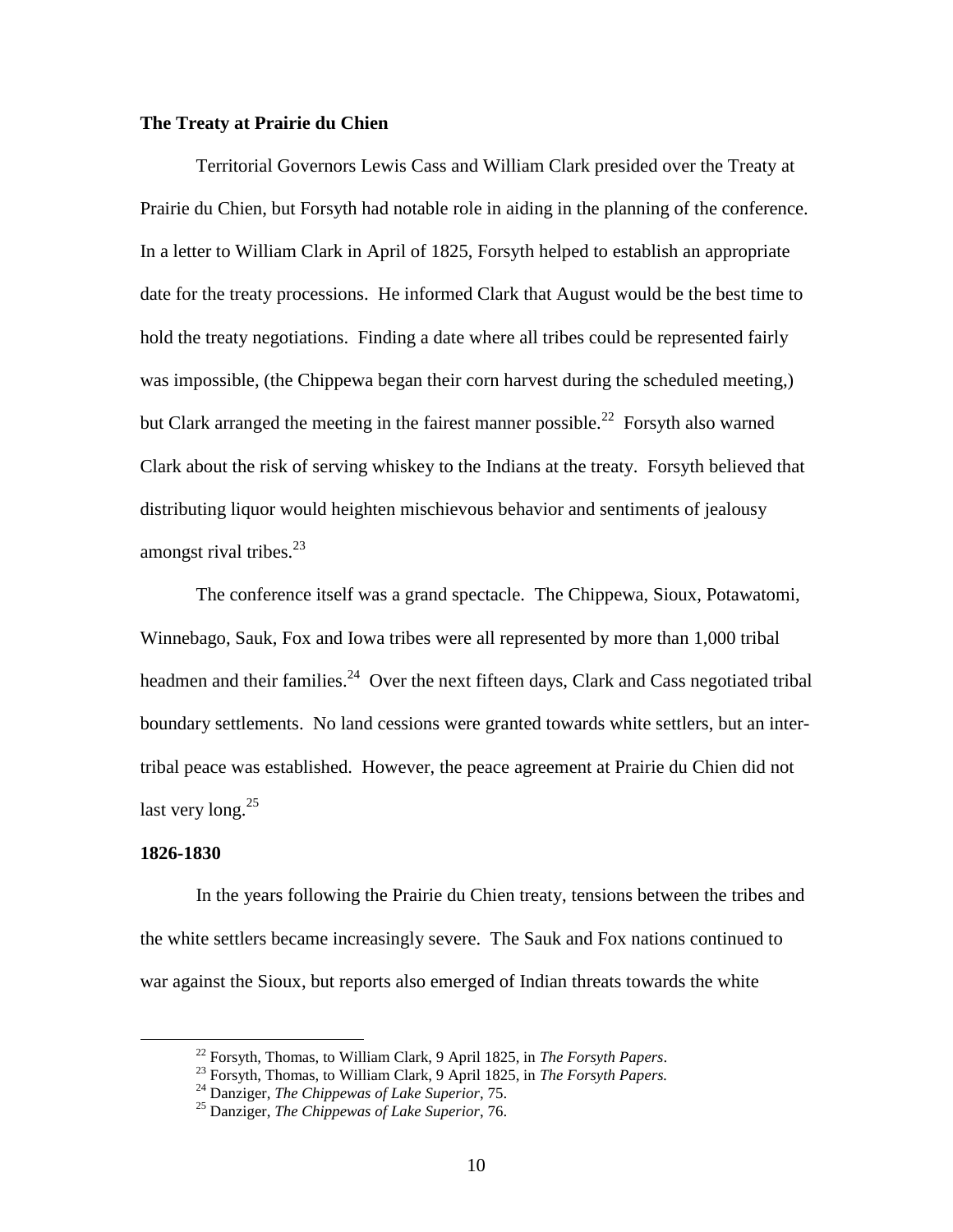population. Rogue Indians were reported to have been spreading rumors about Canadian-British assistance in an impending Sauk war with the settlers.<sup>26</sup> These rumors were proven false and the lying messenger would be hunted down and killed by the Sauk. To Forsyth, these threats were not entirely impossible. Even though the initial rumors were debunked, tension between the whites and the Indians grew stronger.

By 1828, more and more whites began squatting within Indian lands. Forsyth wrote Clark in June of 1828 on the topic of white intrusion. The Sauk came into contact with white men who were mining on Indian territory. The men were urged off of the land without any real conflict.<sup>27</sup> Less than one month later, two white parties were intruding on Sauk land and building timber yards. Forsyth urged the timber companies off of the land, but this time he met opposition. The Smith Brothers co. argued that there wasn't a better source for timber anywhere and the Indians were not using it. Forsyth agreed to let the Smith Brothers remain in the territory provided that they would not sell whiskey to the Indians. The timber company agreed to the terms, but broke the promise several days later.<sup>28</sup> The white population in and around the area grew and demanded more land belonging to the Indians. Forsyth continued to write about incidents of intrusion and conflict until his removal from his position in 1830. Prior to Forsyth"s removal, he recognized that drastic action on behalf of the federal government demanded initiation. The situation could not be left to remedy itself.

# **SELLING THE ACT**

After a losing the Presidential race to John Quincy Adams in 1824, Jackson ran for office again in 1828. He won the election on the democratic ticket and promised a

<sup>26</sup> Forsyth, Thomas, to William Clark, 16 June 1828, in *The Forsyth Papers*.

<sup>27</sup> Forsyth, Thomas, to William Clark, 10 June 1828, in *The Forsyth Papers*.

<sup>28</sup> Forsyth, Thomas, to William Clark, 10 June 1828, in *The Forsyth Papers*.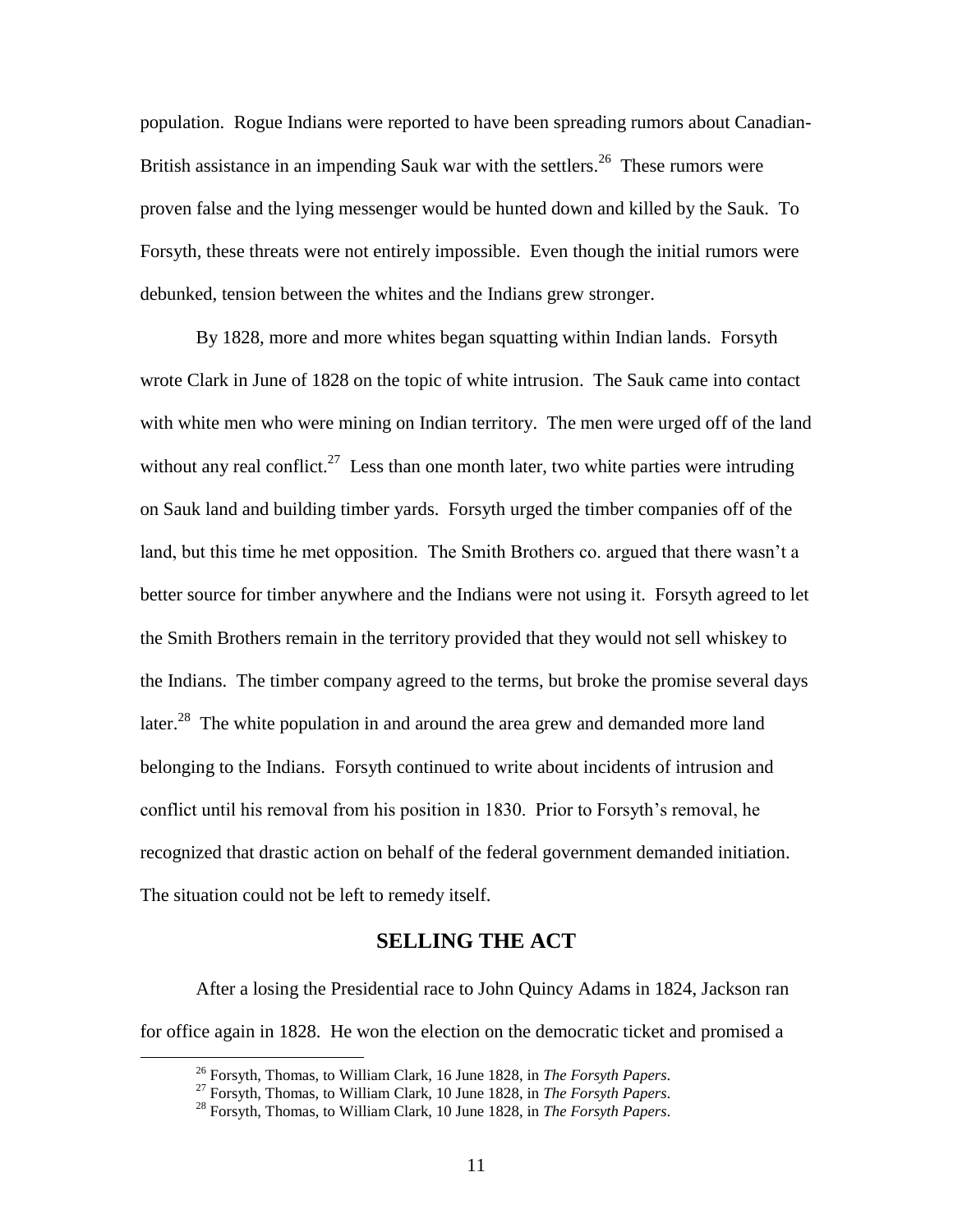series of reforms. Arguably the most controversial reform was the promise of territorial gain and Indian migration to territories east of the Mississippi. Southern frontiersmen and Northern settlers gave Jackson the winning votes to attain the Presidency because of this reform.

Jackson knew very well that the legislation was controversial and needed to be handled delicately. Jackson had earned most of his fame fighting Indians in the frontier. Convincing critics that the initiative was not going to deliberately oppress the Native Americans proved to be a challenge. Old Hickory argued for support of the bill on the basis of states" rights and fair treatment of Indians. Jackson stated "The emigration should be voluntary, for it would be as cruel as unjust to compel the aborigines to abandon the graves of their fathers, and seek home in a distant land."<sup>29</sup> Jackson met intense opposition from several political opponents as well as the American Board of Commissioners of Foreign Missions. The bill came close to defeat in the House due to the fear of religious reprisal within political districts. On May  $15<sup>th</sup>$ , 1830, New York Senator Henry R. Storrs accused Jackson of:

Attempting to overthrow the constitutional securities of the states and their authority as well as assume the power of congress to abrogate existing treaties in cases of necessity or war. (Remini 1973, 214)

Senator Wilson Lumpkin of Georgia dismissed Storrs' claim as party prejudice. Lumpkin asserted that the democrats were proposing a means of protection from genocide. Removal was "their only hope of salvation," Lumpkin asserted.<sup>30</sup>

In the name of prosperity, states' rights, and territorial gain, the Indian Removal Act was enacted into law on May 28, 1830 by a vote of 102 to 97. The Removal Act

<sup>29</sup> Cave, Alfred A. "Abuse of Power: Andrew Jackson and the Indian Removal Act of 1830," *The Historian* 65, (Winter 2003), 1332.

<sup>30</sup> Remini. *The Life of Andrew Jackson*, 214.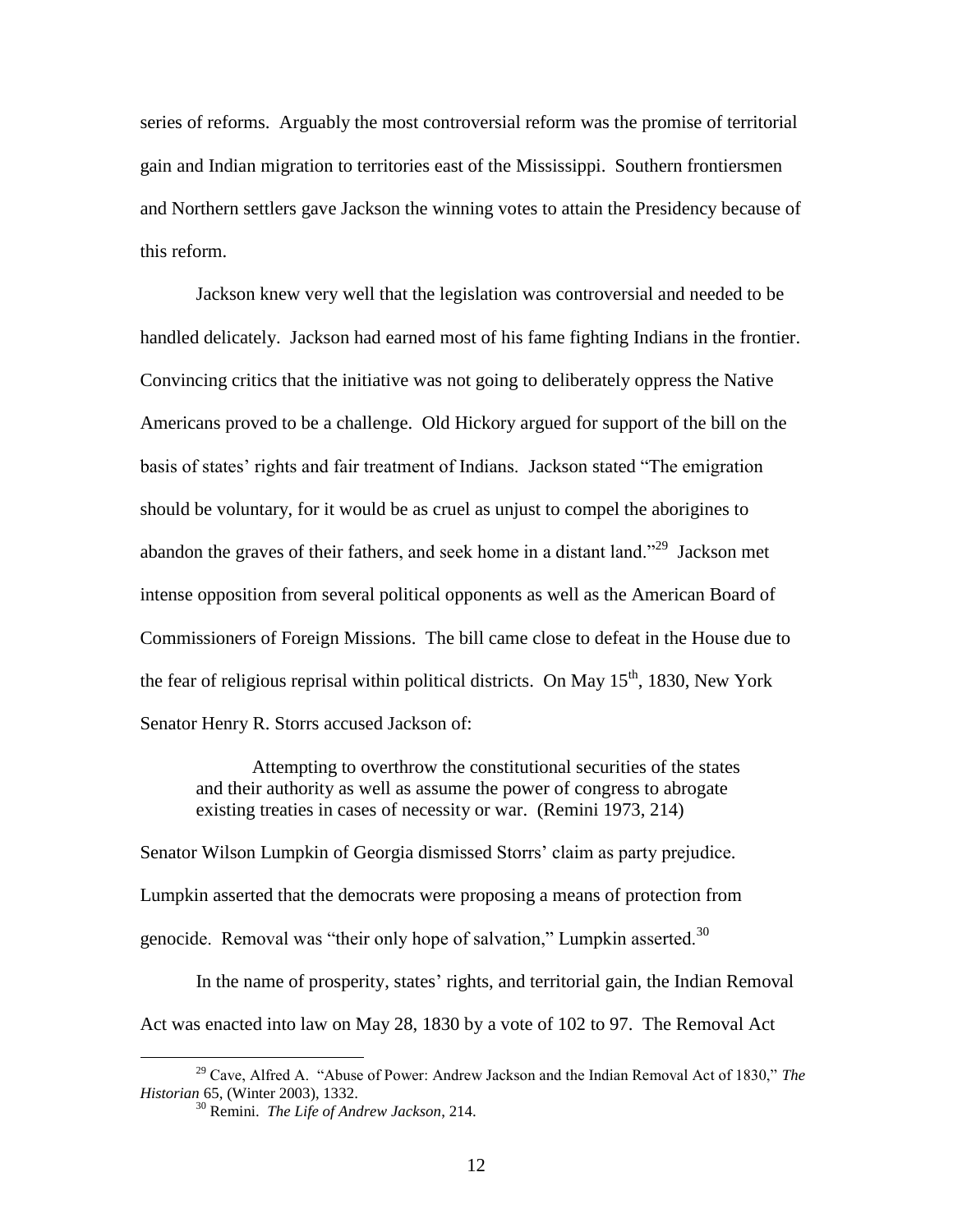allowed Jackson to "exchange unorganized public land in the trans-Mississippi west for Indian land in the east."<sup>31</sup>

# **AFTERMATH**

### **State Sovereignty**

The removal act was enacted as a voluntary opportunity for Indians to emigrate west of the Mississippi. Jackson's administration could not forcibly remove the Indians from their ancestral lands, but Jackson"s men expressed the benefits of removal with all of their power. Jackson was famous for his friendly public-speaking tone towards Indians. He addressed the Indians as "father" and emphasized that emigration was for their own good. "They and my white children are too near each other to live in harmony and peace."<sup>32</sup> Publicly, Jackson praised the Indians and carried out his removal act with their best intentions in mind. However, Jackson held higher priorities in the championing of States' rights in the situation of removal. In 1830, Mississippi had the right to extend the jurisdiction over the Indian population residing in the state. The federal government was obligated to uphold the right and Jackson could only help the Indians if they emigrated across the Mississippi River. Essentially, the choices granted to the Indians were either to stay and adhere to the laws of Mississippi or emigrate and be free to live under their own jurisdiction. Jackson promised the emigrating Indians "land of their own, which they shall possess as long as grass grows and water runs.<sup>33</sup>

The Southern states gained developed tactics of harassment and abuse to push the Indians west. If removal was voluntary, the South had every goal to make the Indians move. Several states extended their sovereignty over various tribes and abolished tribal

<sup>31</sup> Remini. *The Life of Andrew Jackson*, 215.

<sup>32</sup> Wallace, *The Long and Bitter Trail*, 74.

<sup>33</sup> Wallace, *The Long and Bitter Trail*, 74.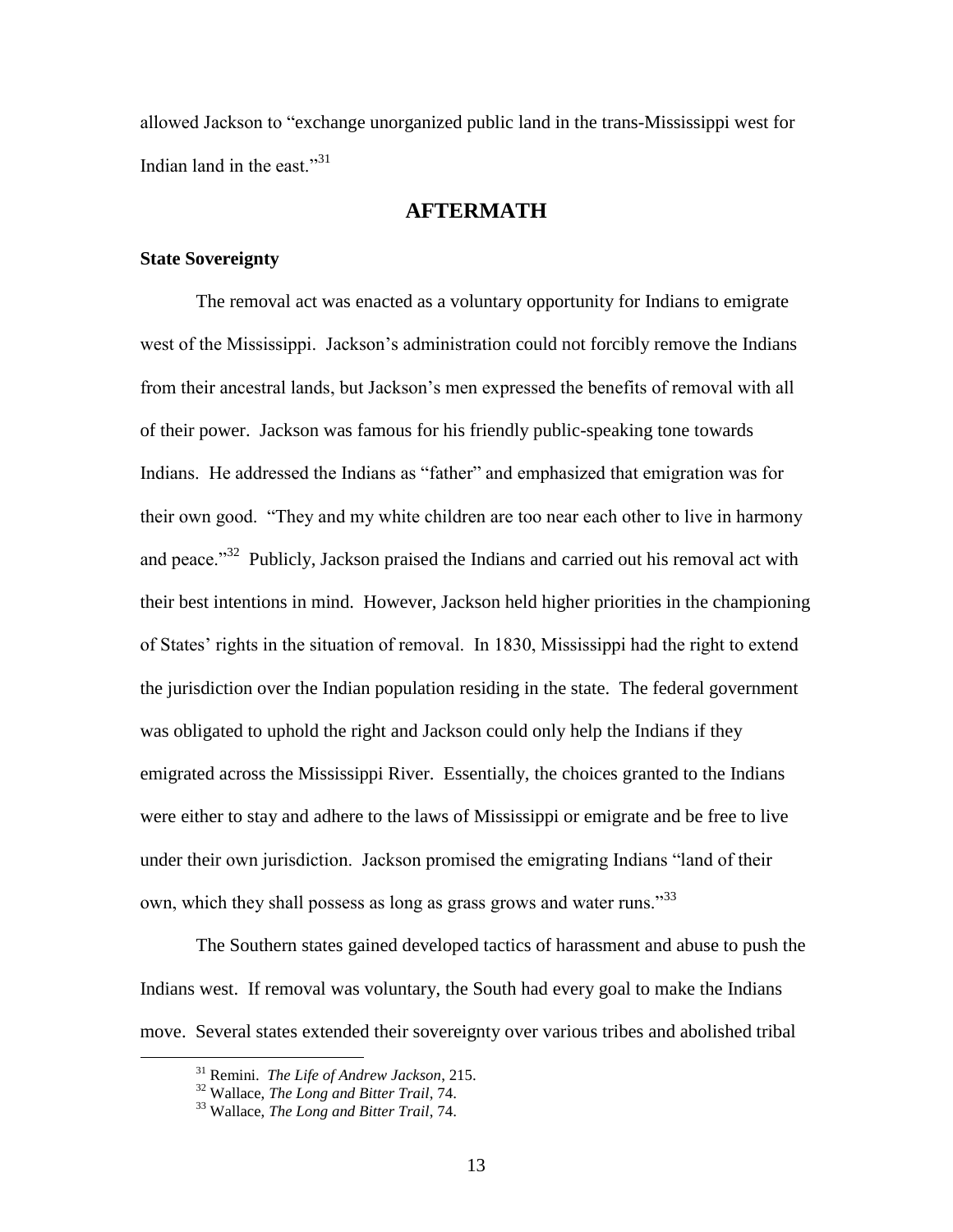governments. The Indians were subjected to demeaning legislation, taxes, and militia duty. State governments even encouraged white settlers to intrude on Indian lands before they had been ceded. Georgia even prohibited Indians from digging their own gold out of their own land while hundreds of white prospectors made their fortunes.<sup>34</sup> This gross extension of State sovereignty was permitted by Jackson"s administration because it sped up the emigration process.

Not long after the passage of the Removal Act, the Congress adjourned for a summer vacation. Jackson was anxious to implement his policy, so in order to organize the treaties to remove the southern tribes, so he utilized his vacation to speed up the emigration process by inviting the Chickasaw, Choctaw, Cherokee and Creek tribes to a treaty conference at Franklin Tennessee. The Cherokees and Creeks adamantly rejected the invitation and the Choctaws abstained, but the Chickasaws were convinced to meet in Franklin. Jackson warned the tribe that he had no power to protect the Indians from Mississippi state law. Secretary of War John Eaton and General John Coffee provided bribes to Chickasaw Chiefs and convinced them to emigrate. By 1832, the Chickasaw population was removed from Mississippi.<sup>35</sup>

#### **The Choctaw Tragedy**

 $\overline{a}$ 

Eaton and Coffee were sent as emissaries to the Choctaw nation following the negotiations with the Chickasaws. The Choctaws agreed to meet Jackson"s men at Dancing Rabbit Creek on September 15, 1830.<sup>36</sup> The treaty became the first Senateapproved removal plan. The treaty stated that the Choctaws agreed to leave their homes in Mississippi for Arkansas territory (Oklahoma.) The stipulations were incredible:

<sup>34</sup> Wallace, *The Long and Bitter Trail*, 75.

<sup>35</sup> Wallace, *The Long and Bitter Trail*, 77.

<sup>36</sup> Remini. *The Legacy of Andrew* Jackson, 67.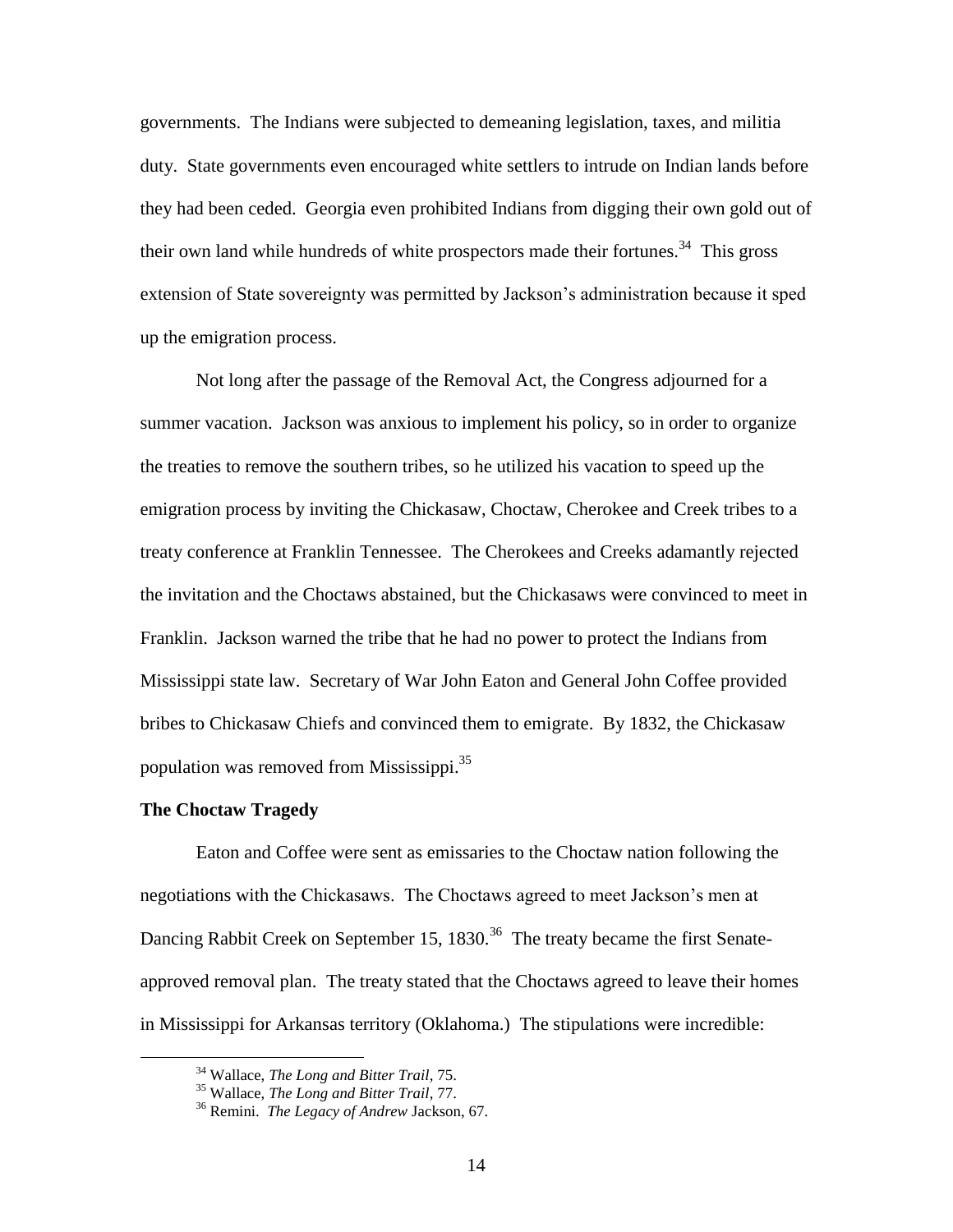money, household equipment, farm equipment and subsistence for an entire year were just a few of the advantages of emigration.<sup>37</sup> The Choctaws emigrated in waves; the first one left in the fall of 1830. The Choctaw leader, Chief Greenwood Leflore; became overly ambitious about the migration. Before the treaty as Dancing Rabbit Creek was ratified, the Chief encouraged his people to sell their land and begin the move without any proper escort service or preparation. Leflore led his people on the migration during one of the coldest winters in history. Approximately 1000 Indians left Mississippi. Only 88 reached the settlement. Many lives were lost to hypothermia and starvation.<sup>38</sup> News of this tragedy traveled across the country and the incident "typified all too accurately the agony of Indian removal during the entire Jacksonian era."<sup>39</sup>

#### **The Black Hawk War**

Jackson"s Indian Removal Act of 1830 was pivotal legislation established as an effort to remove Native American tribes from the southern area along the Gulf of Mexico. By the spring of 1832, the act applied to all Native American tribes east of the Mississippi River.<sup>40</sup> The northwestern parts of the union were far less attractive settlement destinations than the southern states, but Indian relocation would leave a mark in that territory as well.<sup>41</sup> A large portion of the tribes of the Old Northwest (present day Midwest) had been removed or given territorial boundaries by previous treaties such as the treaty of Praire du Chien in 1825. This treaty called for the Sac, Fox, Sioux,

258.

<sup>37</sup> Remini. *The Legacy of Andrew* Jackson, 67.

<sup>38</sup> Wallace, *The Long and Bitter Trail*, 78-79.

<sup>39</sup> Remini. *The Legacy of Andrew* Jackson, 67.

<sup>40</sup> Remini, Robert V. *Andrew Jackson and his Indian Wars* (New York: Penguin Group), 2001,

<sup>41</sup> Wallace, *The Long, Bitter Trail*, 107.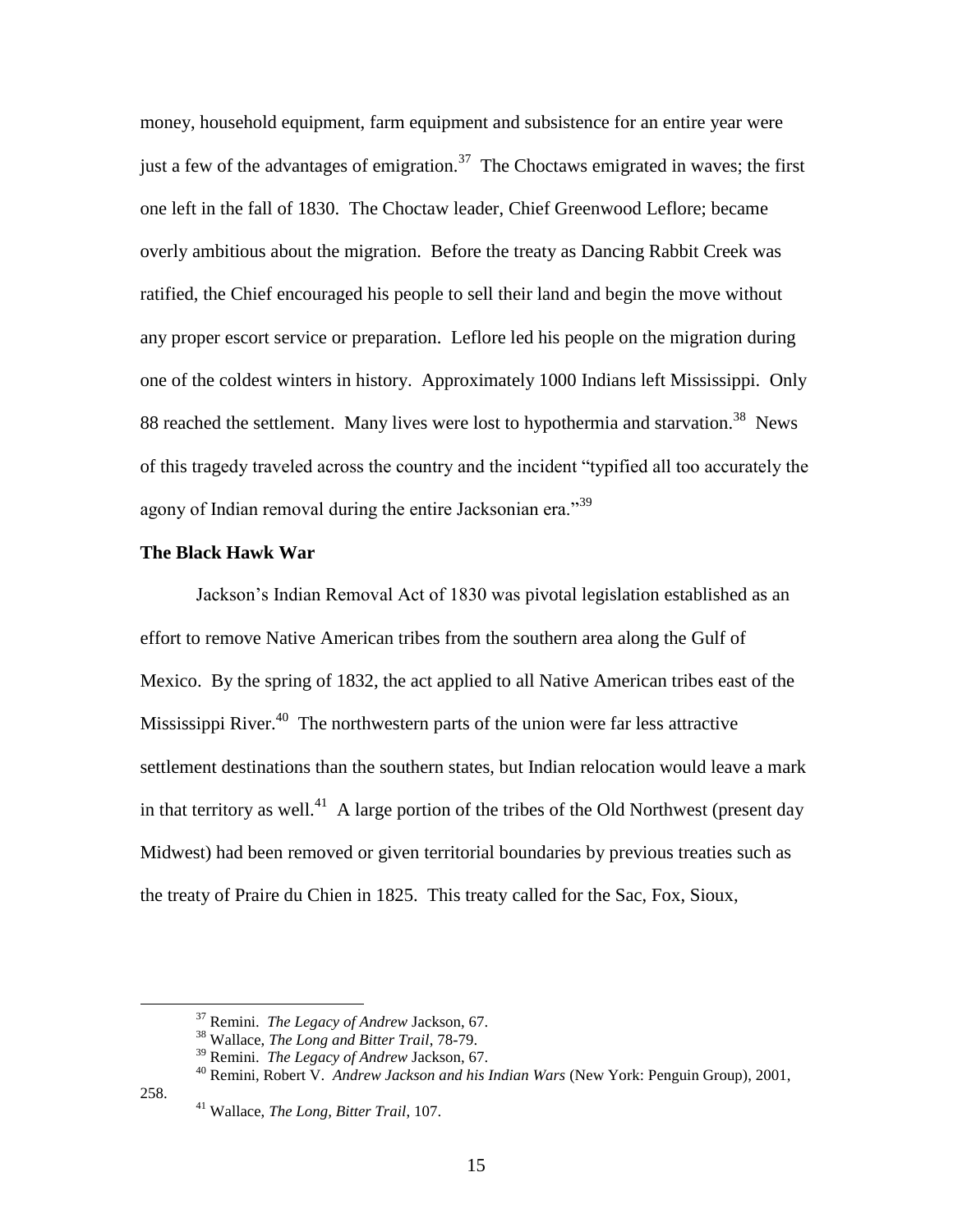Winnebago, Chippewa, Potawatomi tribes to migrate west across the Mississippi river into the Iowa frontier.<sup>42</sup>

Forcible relocation did not appeal to the best interests of several Native Americans and notions of rebellion would become popular to many natives. On April 6, 1832, the Sac Chief Black Hawk and his band of Sac and Fox Indians departed from their allotted territory in Iowa. Black Hawk and his band found the territory to be unsatisfying due to the absence of a stable food source. The Sac and Fox band crossed the Mississippi and returned to Rock Island, IL as a simultaneous act of defiance and survival. The white settlers within the area deemed the migration an invasion and notified Governor John Reynolds at once. Reynolds would retaliate by deploying a state militia to combat Black Hawk's band of 1000 Indians. The charge was led by General Henry Atkinson.<sup>43</sup> Atkinson had gained fame and prestige as a general while serving under Andrew Jackson in the War of 1812. Prior to the call from Reynolds, Atkinson also led two successful expeditions into Yellowstone. When Reynolds recruited Atkinson to duty, the general only had 400 men at his disposal. Reynolds reluctantly requested that Reynolds provide 3000 soldiers to combat Black Hawk"s insurgency. Unknown to Atkinson, the Illinois governor had previously called upon 1700 militiamen to meet with Atkinson and the 400 regulars near Rock Island, Illinois. 44

These 1700 men were no fighting force. Author William T. Hagan makes his criticisms of the Illinois state militia evident. Hagan asserts that the troops called out by Reynolds were notably undisciplined and spent little time properly preparing for active

<sup>42</sup> Remini. *Andrew Jackson and his Indian Wars*, 258.

<sup>43</sup> Hagan, William T. "General Henry Atkinson and the Militia," *Military Affairs* 23, no. 8 (Winter 1959-1960), 194.

<sup>44</sup> Hagan, *Military Affairs*, 194.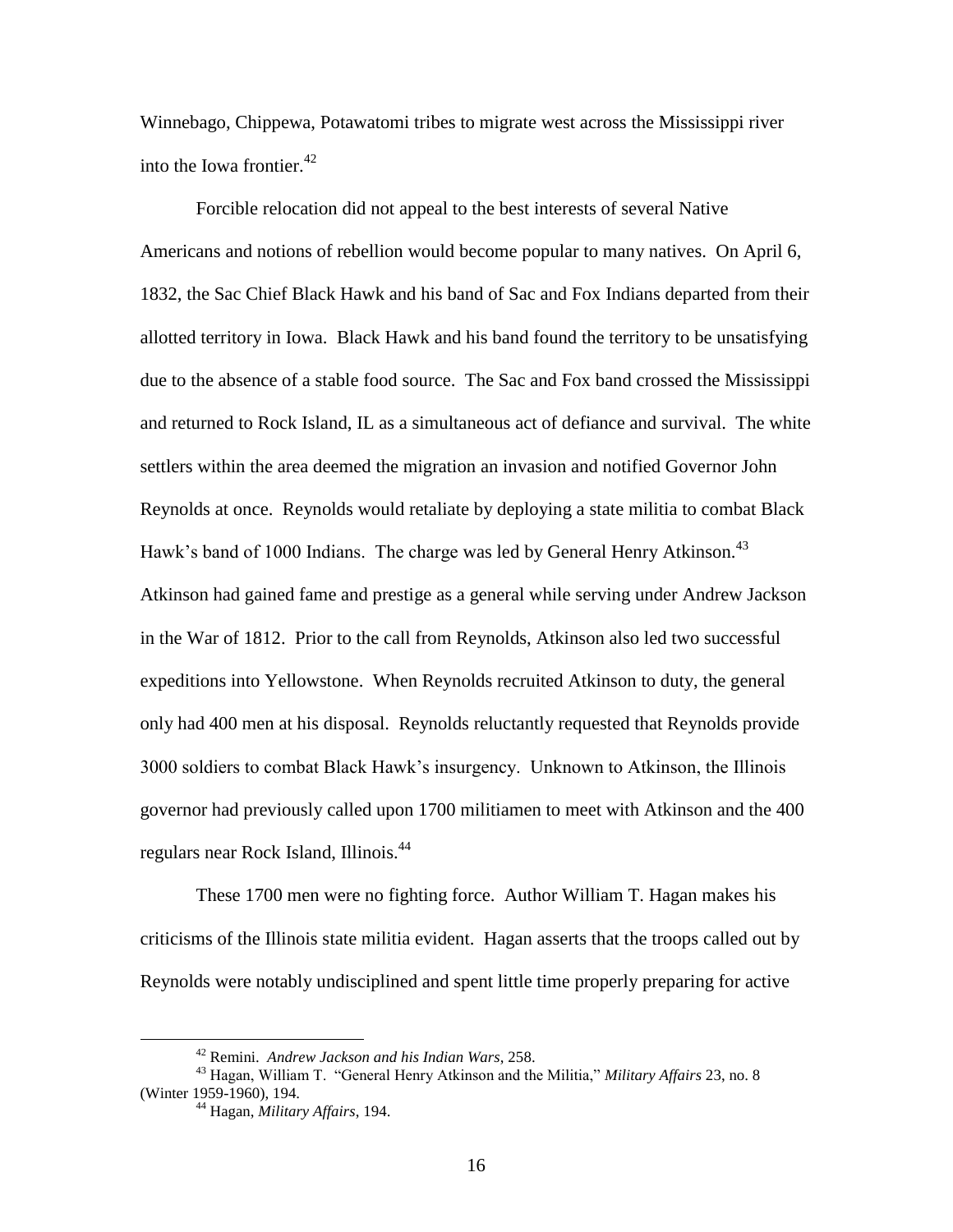combat.<sup>45</sup> The militia proved their inadequacy at the battle of Stillman's Run on May 14, 1832. At a camp established in Dixon, Illinois, many of the militiamen had been drinking heavily because the only place that they could properly store their whiskey supply without abandoning it was within their stomachs.<sup>46</sup> Black Hawk sent five of his warriors to meet with Atkinson"s troops to organize a truce. In the midst of confusion, militia soldiers killed two of Black Hawk"s negotiators and captured the other three. When the troops and the captured Indians reached the base camp, the Indians attempted to make an escape. One more Indian was killed in the escape attempt but the other two retreated successfully. The captives led the pursuing troops into an ambush. The renegade Indians took a few white scalps and the surviving militia soldiers ran scared all the way back to the base camp. $47$  Black Hawk knew that the whites would seek vengeance so he led his band north into Wisconsin in an attempt to flee. The Illinois militia proved to be completely ineffective. After the defeat, militia soldiers fled Atkinson"s command in droves. Atkinson pleaded to his superiors to understand the incredible task he had with commanding such a militia. Eventually, Andrew Jackson called upon a federal army as well as Sioux Indians to aid in putting down Black Hawk"s band. Atkinson was also blessed with a welcome instance of good luck; he received a tip that the rival band was heading west towards the Mississippi in an attempt to use the river as a barrier between the whites and the Indians.<sup>48</sup> The combined forces of militiamen and federal army soldiers met Black Hawk"s band where the Bad Axe River meets the Mississippi. The rogue band of men, women and children, encountered gunships and were slaughtered.

<sup>45</sup> Hagan, *Military Affairs*, 195.

<sup>46</sup> Cole, Cyrenus. *I am a Man: The Indian Black Hawk*, (Iowa City: Iowa State Historical Society) 1938, 149.

<sup>47</sup> Hagan, *Military Affairs*, 195.

<sup>48</sup> Hagan, *Military Affairs*, 196-197.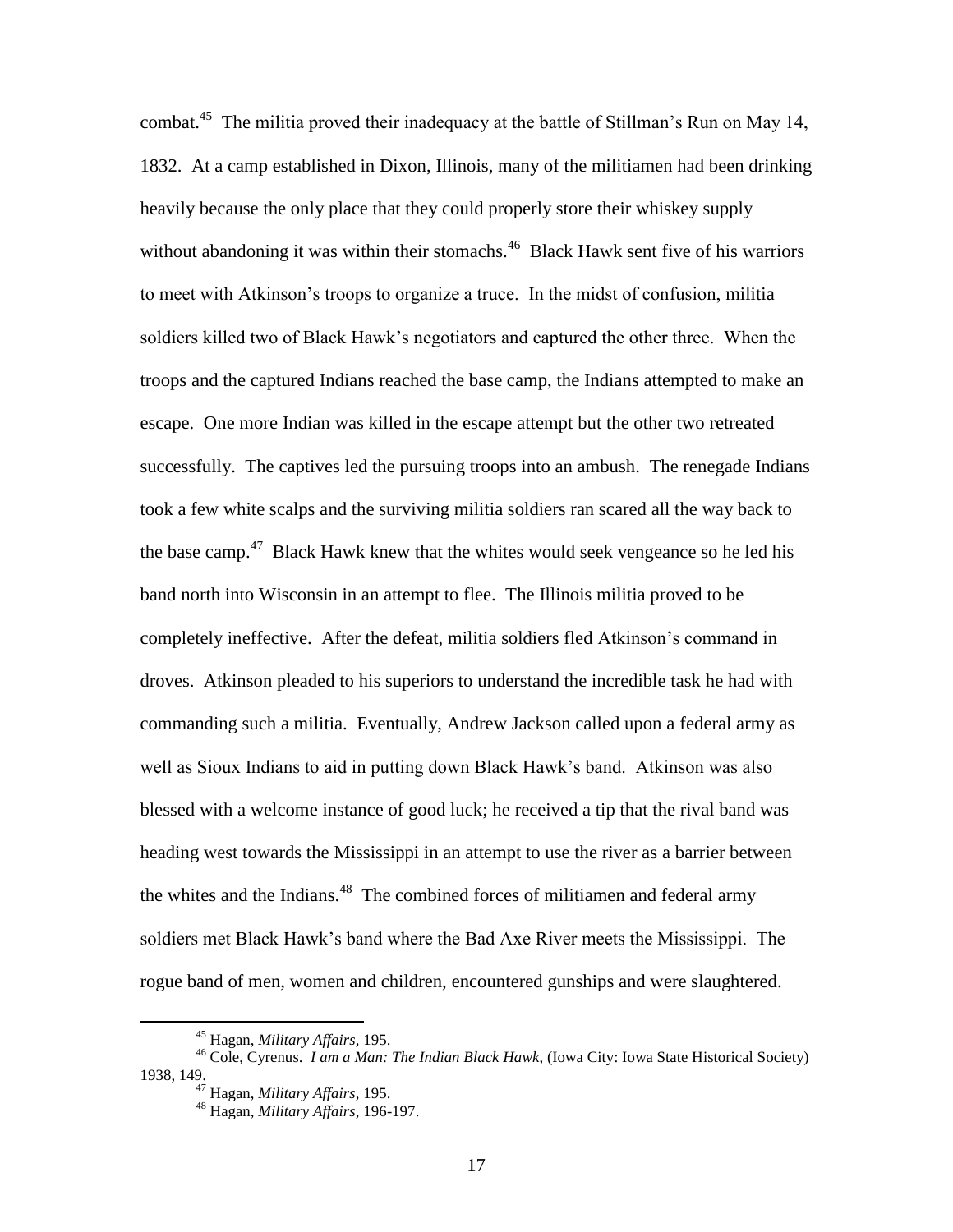Sioux warriors enlisted by Jackson hunted down any survivors who reached the western shore of the Mississippi.<sup>49</sup> Black Hawk and several of his chiefs became captives. On September 21, 1832, peace was established and the parties agreed upon a treaty. The treaty declared that "the tribe paid an indemnity for expenses incurred in the Black Hawk War."<sup>50</sup> In April of 1833, Andrew Jackson gave the order to detain Black Hawk at Fort Monroe until Jackson deemed it safe for the chief to return to his people. Black Hawk"s sentence lasted only one month. He would take a tour of the eastern states so that he would properly see the superiority of the white man"s lifestyle and "the futility of resistance."<sup>51</sup> His tour would begin in Baltimore where he once again met with Jackson. Jackson granted Black Hawk the right to return to his people and urged him to "bury the tomahawk and live in peace with the frontier."<sup>52</sup> After the meeting, Black Hawk departed for his frontier home. His freedom was restored, but the era of his people seemed to be coming to an end. $53$ 

#### **The Second Seminole War**

 $\overline{a}$ 

In 1832, the Seminole Indians of Florida endured incredible turmoil. The Seminoles were poor, starving, and their territory suffered an intense drought that year. The tribe was offered the negotiation of a treaty presented by Colonel James Gadsen at Payne's Landing. The Seminoles agreed to the removal treaty in an act of desperation. The provisions of the treaty were that an examination delegation would be sent to the

<sup>49</sup> Wallace, *The Long and Bitter Trail*, 108.

<sup>50</sup> Remini. *Andrew Jackson and his Indian Wars*, 259.

<sup>51</sup> Remini. *Andrew Jackson and his Indian Wars*, 259-260.

<sup>52</sup> Remini. *Andrew Jackson and his Indian Wars*, 259.

<sup>53</sup> Remini. *Andrew Jackson and his Indian Wars*, 261.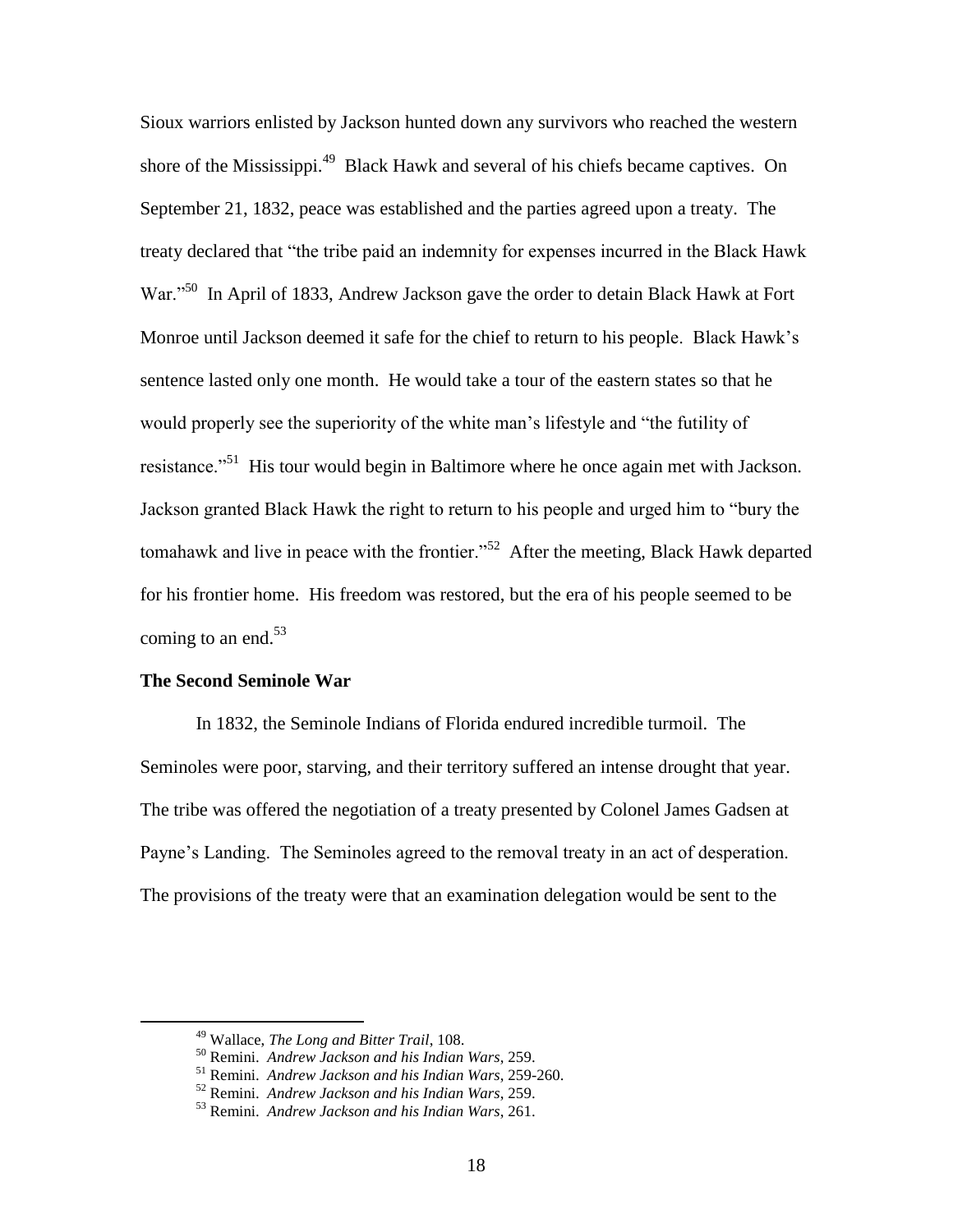new territory and return with a satisfactory report. The Seminole chiefs also had to endorse the report before the migration became official.<sup>54</sup>

The Chiefs embarked for Fort Gibson where they would meet the examination delegation and found that the treaty that they had agreed upon had been altered without their consent. The revised treaty stated that the exploring party had sole authority to deem whether or not the land was suitable.<sup>55</sup> The Seminoles were granted a three-period to emigrate west. By 1834, only 152 Seminoles left Florida for Spanish Texas. The remaining 5000 remained in Florida territory and failed to cooperate with Indian agents. On December 28, 1835, a young chief named Osceola led 40-50 Mikasuki warriors to Fort King where they killed agent Wiley Thompson and three others. The attack was a vengeance strike for Thompson imprisoning Osceola"s wife and shackling Osceola for speaking out against removal.<sup>56</sup> On the same night, the warriors and a band of renegade blacks ambushed Major Dade"s company while they were on their way to reinforce Fort King. Of the 110 men in Dade's unit, only three survived the attack.<sup>57</sup>

This aggression was unacceptable. The hostile warriors refused to submit themselves to removal at all costs. Jackson appointed Major General Winfield Scott to combat Osceola"s insurgency in 1836, but was relieved of his command after several months and replaced by General Thomas Jesup. Jesup utilized "less conventional methods to effect removal."<sup>58</sup> The General invited segments of the hostile population under a flag of truce to meet with him. This deceptive measure allowed Jesup and his soldiers to find any stipulation for seizure of the Seminoles. The captured Indians were

<sup>54</sup> Wallace, *The Long and Bitter Trail*, 95-96.

<sup>55</sup> Wallace, *The Long and Bitter Trail*, 96.

<sup>56</sup> Wallace, *The Long and Bitter Trail*, 96.

<sup>57</sup> Wallace, *The Long and Bitter Trail*, 96.

<sup>58</sup> Wallace, *The Long and Bitter Trail*, 98.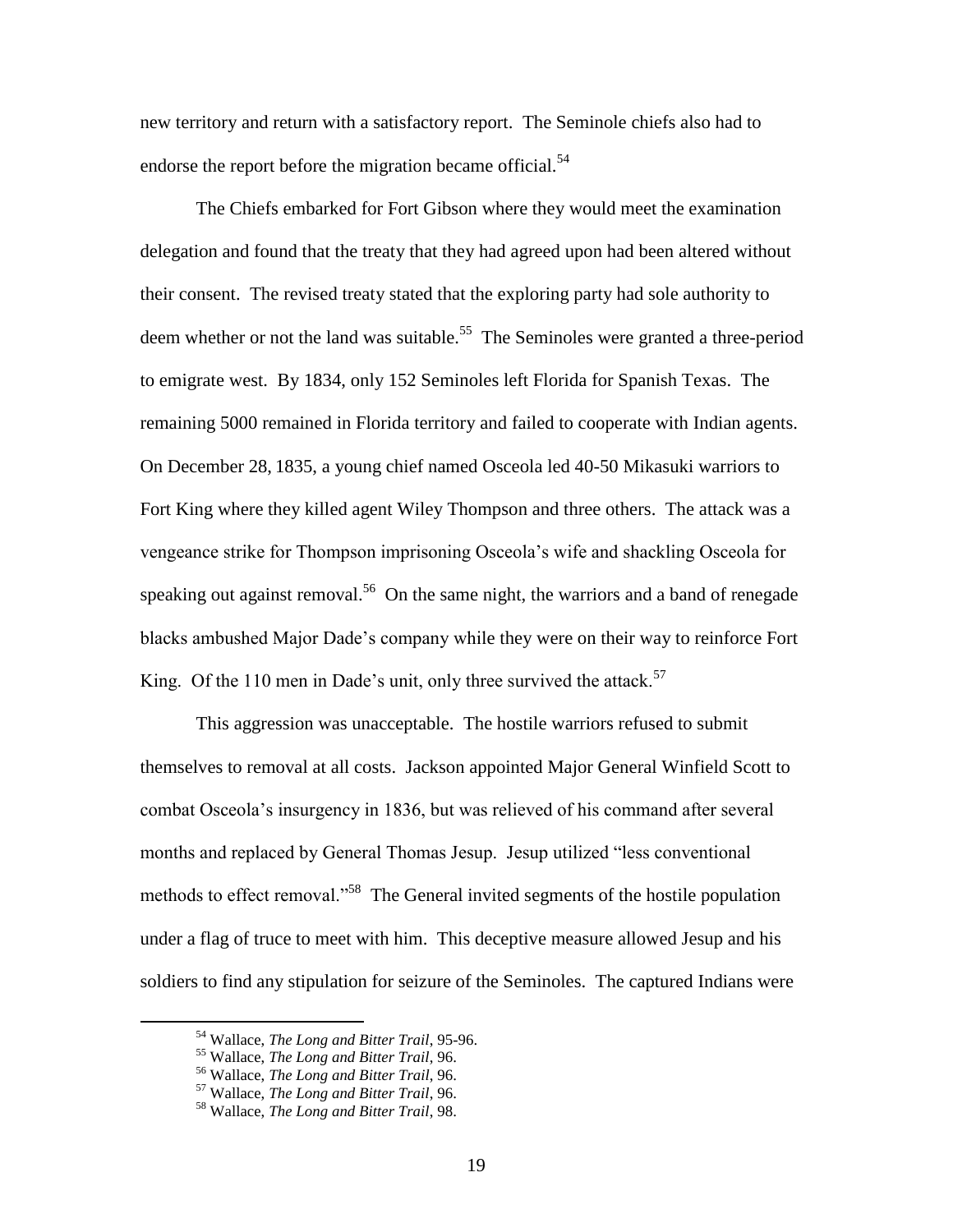forcibly sent to Tampa Bay. The renegades were sent from Tampa to New Orleans before they would reach the western territory. It was estimated that Jesup removed about 2000 Seminoles in  $1838^{59}$ 

The unpopular war waged on for another four years. In 1842, Osceola was captured and the remaining 2000 Seminoles were removed from Florida. Osceola died shortly after his capture of malaria. Jackson's administration spent roughly \$10 million dollars and 15,000 soldiers were killed in battle. $^{60}$ 

# **CONTEMPORARY VIEWPOINTS**

#### **The Tyrant Jackson**

Slaughter. Forced Removal. Genocide. These accusations make up a mere sample of criticisms from contemporary many historians that study Andrew Jackson. "This monumental piece of legislation spelled the doom for the American Indian. It was harsh, arrogant, racist—and inevitable," asserts Remini.<sup>61</sup> Alfred A. Cave provides a vicious assault on Jackson with "Abuse of Power: Andrew Jackson and the Indian Removal Act of 1830." Cave claims that Jackson lied and failed to honor promises he made in order to see the bill pass and hid his own private vendetta from the public eye. Jackson knew how to manipulate Indian negotiations through coercion and "regarded state harassment of Indians as a useful means of encouraging removal."<sup>62</sup> Jackson was always able to present himself in a manner that could lead one to believe that Indian interests were in his best interest. Cave explains:

Jackson repeatedly warned those Indians who did not agree to removal would lose their right to self-government and be subject to the

<sup>59</sup> Wallace, *The Long and Bitter Trail*, 98.

<sup>60</sup> Remini, *The Life of Andrew Jackson*, 218.

<sup>61</sup> Remini. *The Life of Andrew Jackson*, 214

 $62$  Cave, "Abuse of Power," 1339.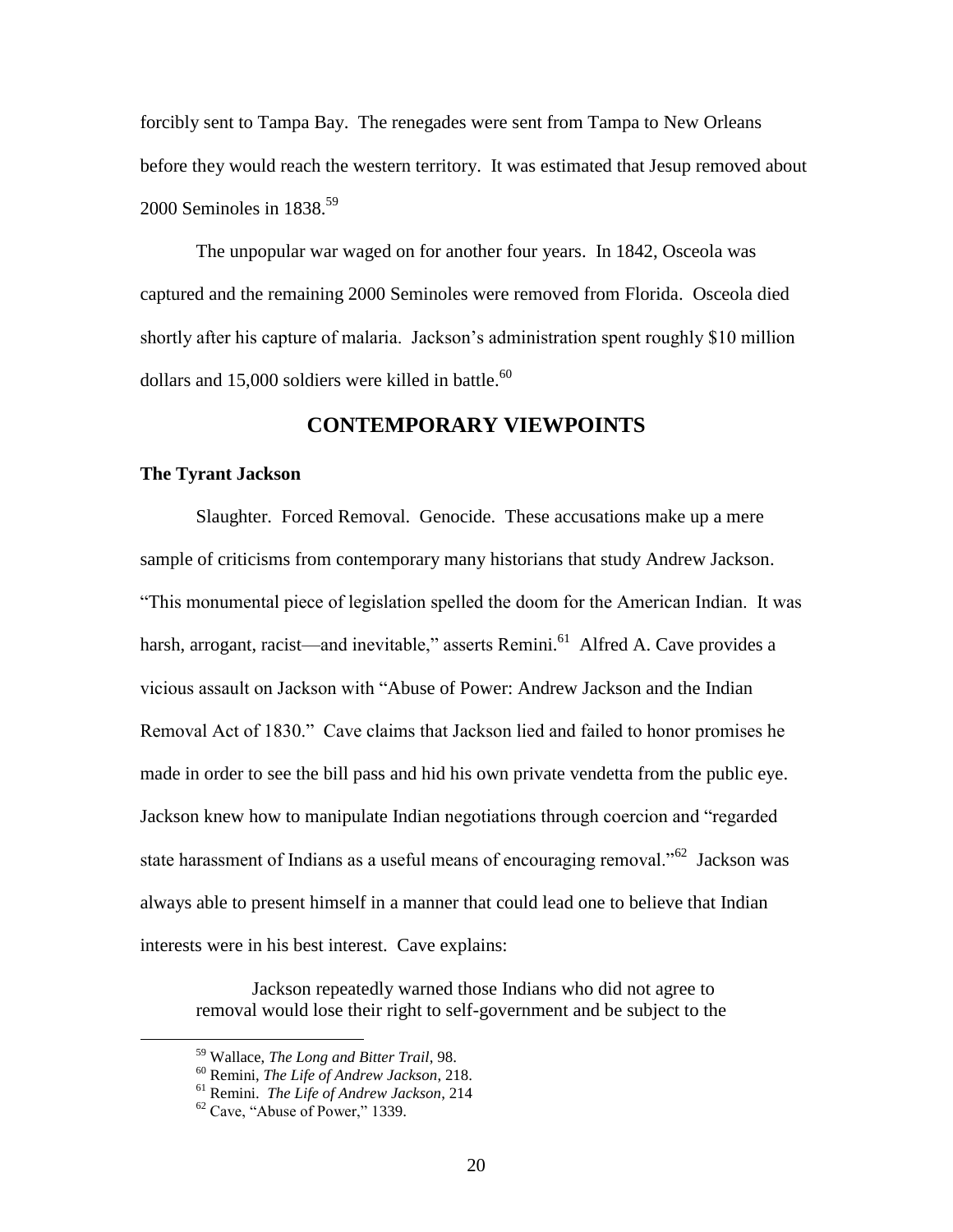laws of the states in which they resided. In doing so, he far exceeded his legal mandate under the Indian Removal Act of 1830. That law, as we have seen, explicitly upheld existing treaty rights and obligations. Rather than enforcing the laws that forbade white settlers on treaty lands, Jackson informed leaders that he lacked the power to protect them from even the most extreme and oppressive actions of the state governments and lawless whites. (Cave 2003, 1340)

The treachery extends beyond Jackson. Indians were inconvenienced by inept Indian agents such as William Ward. Ward was infamous for being drunk more often than not. He was seldom at the registration office. Ward destroyed records, and even refused to meet with any one who needed to obtain their promised allotments. These actions are not due to poor skill as an Indian agent, they are deliberate violation of treaty rights. When the administration found out, no real action was taken. $63$ 

In the subsequent years following his presidency, Jackson still possessed

influence on the Indian policy.

By the close of Jackson's two terms in office approximately 45,690 Indians had been relocated beyond the Mississippi River. According to the Indian Office, only about 9,000 Indians, mostly in the Old Northwest and New York, were without treaty stipulations requiring their removal when Jackson left office. (Remini 1988, 81)

## **Defending Jackson**

 $\overline{a}$ 

As stated earlier, "To suggest that Jackson might have had nobler feelings toward the Indian is to invite ridicule."<sup>64</sup> Evidently, several authors are not afraid of ridicule, Remini included. In *The Life of Andrew Jackson*, Remini states that "His [Jackson] objective was not the destruction of Indian life and culture….he believed that the removal

<sup>63</sup> Cave, "Abuse of Power," 1342.

<sup>64</sup> Remini. *The Legacy of Andrew* Jackson, 4.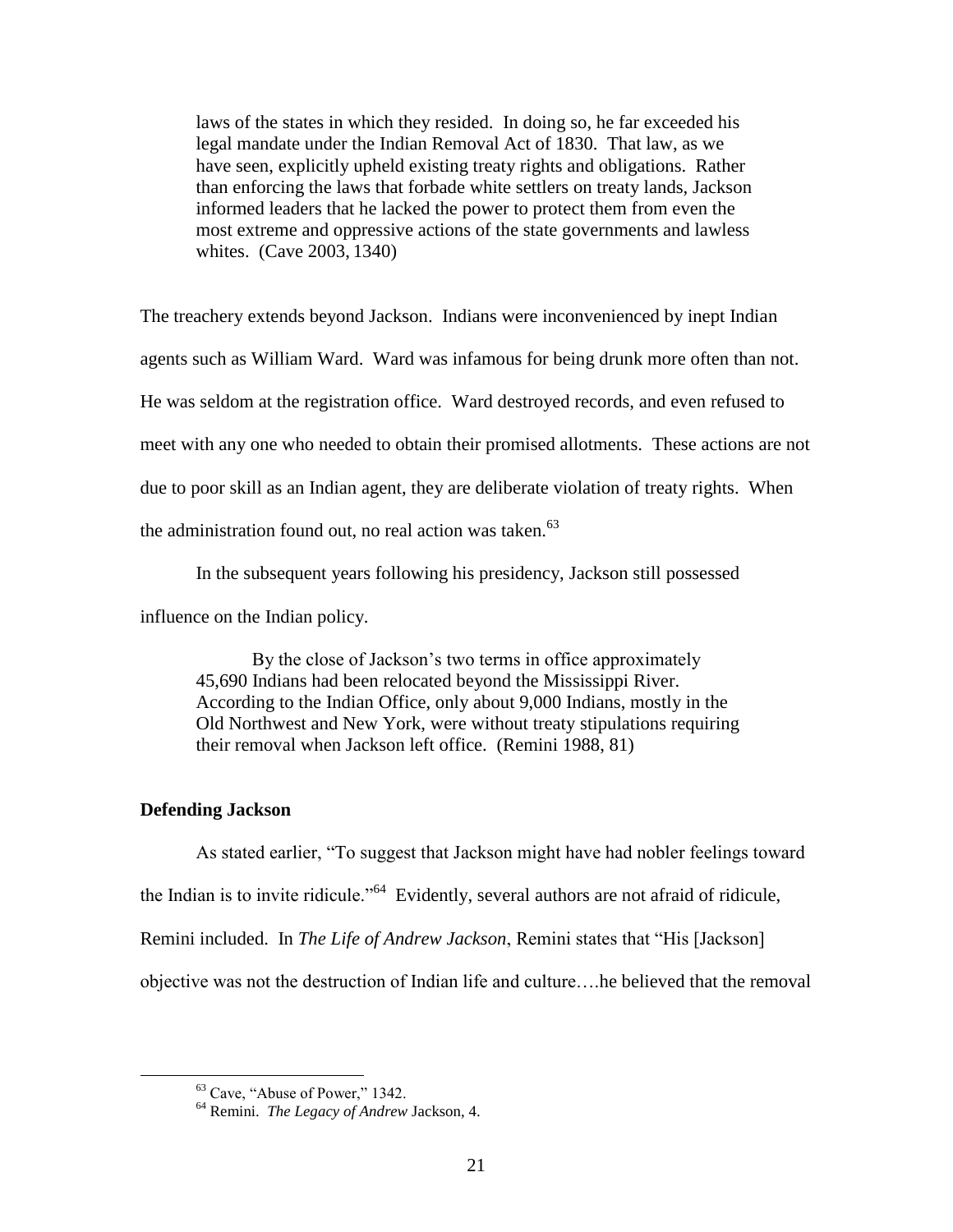was the Indians' only salvation against certain extinction."<sup>65</sup> Ronald Satz asserts that Jackson has taken various, harsh criticisms from many historians. "His views on Indian policy were not governed so much by any personal negative attitude toward Indians as by his overwhelming concern for the nation's growth, unity and security."<sup>66</sup> F.R. Prucha argues that Jackson"s charge of anti-Indian sentiment was actually anti-British. The British were coercive in their methods to convince the Indians to not trust the Americans. Jackson believed that the British were responsible for making him an orphan in the revolutionary war, so resentment is understandable.<sup>67</sup> Cave offers four possible methods for dealing with the "Indian problem." The first option would have been simple destruction. The Indians could have been killed through war, hounded out of their villages, or pushed by brute force. The second option was rapid cultural assimilation. Cave argues that the Indians had no universal plan for assimilating into American culture. Various tribes supported the idea while others defiantly opposed the notion. A third option was to protect the Indians in their own ancestral lands. The Indians would live in enclaves of white society. This would not work because of continuing pressure from white settlers and squatters invading the native territory. The federal government was unable to provide a standing army adequate to protect the Indians. To use the example of Greenwood Leflore, the Choctaw Indians operated independently from provided assistance.<sup>68</sup> The fourth scenario was removal and that is the approach that Jackson

<sup>65</sup> Remini. *The Life of Andrew Jackson*, 215.

<sup>66</sup> Satz, Ronald M. *American Indian Policy in the Jacksonian Era*, (USA: University of Nebraska Press, 1975), 9.

 $67$  Cave, "Andrew Jackson's Indian Policy," 528.

<sup>68</sup> Wallace, *The Long and Bitter Trail*, 78-79.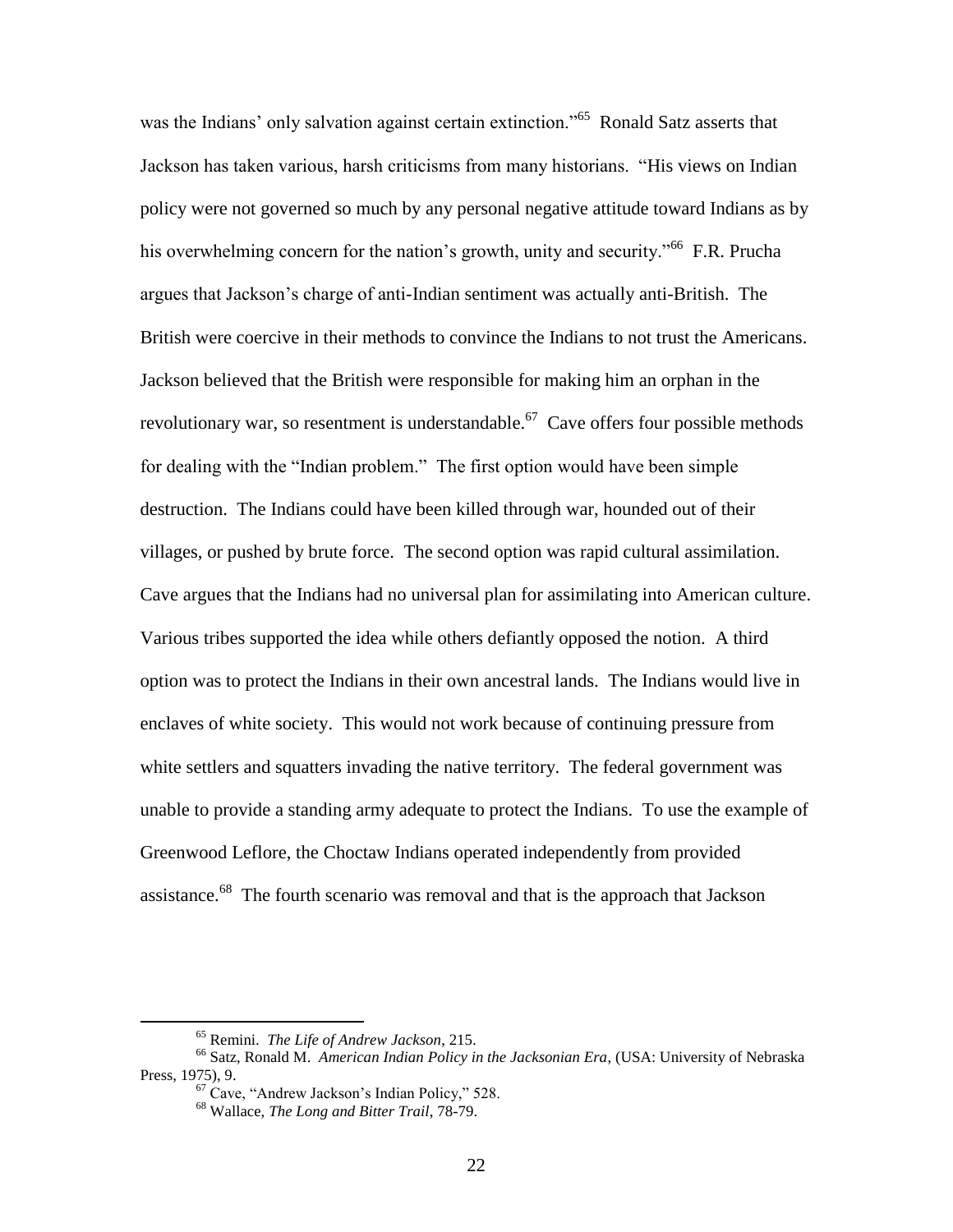took.<sup>69</sup> No one scenario was flawless, in fact each scenario was terminally flawed, but Jackson had to make a decision beyond "just leave it alone."

# **CONCLUSION**

Robert Remini states:

The removal of the American Indian was one of the most significant and tragic acts of the Jackson Administration. It was accomplished in total violation not only of American principles of justice and law but of Jackson"s own strict code of honor. There can be no question that he believed he acted in the best interest of the Indian, but to achieve his purpose countless men, women and children suffered deprivation and death. Jackson"s humanitarian concerns—and they were genuine—were unfortunately shot through with ethnocentrism and paternalism that allowed little regard or appreciation of Indian culture and civilization. (Remini 1977, 219)

The aftermath of the Indian Removal Act is an embarrassment that this country may never live down. Roughly 50,000 Indians lost their ancestral homelands by migrating to west of the Mississippi river. That statistic does not include the thousands who were imprisoned for defiance or killed on a battlefield or on the migration. Prucha presented three other methods of dealing with the American "Indian problem," and he predicted that not one of the three would have been as humanitarian an effort as the removal act was. Thomas Forsyth provides concrete observations of Indian behavior that do not entertain a notion of a peaceful co-existence with the growing white population. Forsyth"s letters fuel the fire of concern and emphasize a great necessity for action to be taken. Forsyth re-emphasizes Prucha"s notion that Jackson did not have the option of leaving the Indian situation alone. However, once the Indian removal act was enacted into law, Jackson was accused of standing idly by, "refusing to intervene with the

<sup>&</sup>lt;sup>69</sup> Cave, "Andrew Jackson's Indian Policy," 534-535.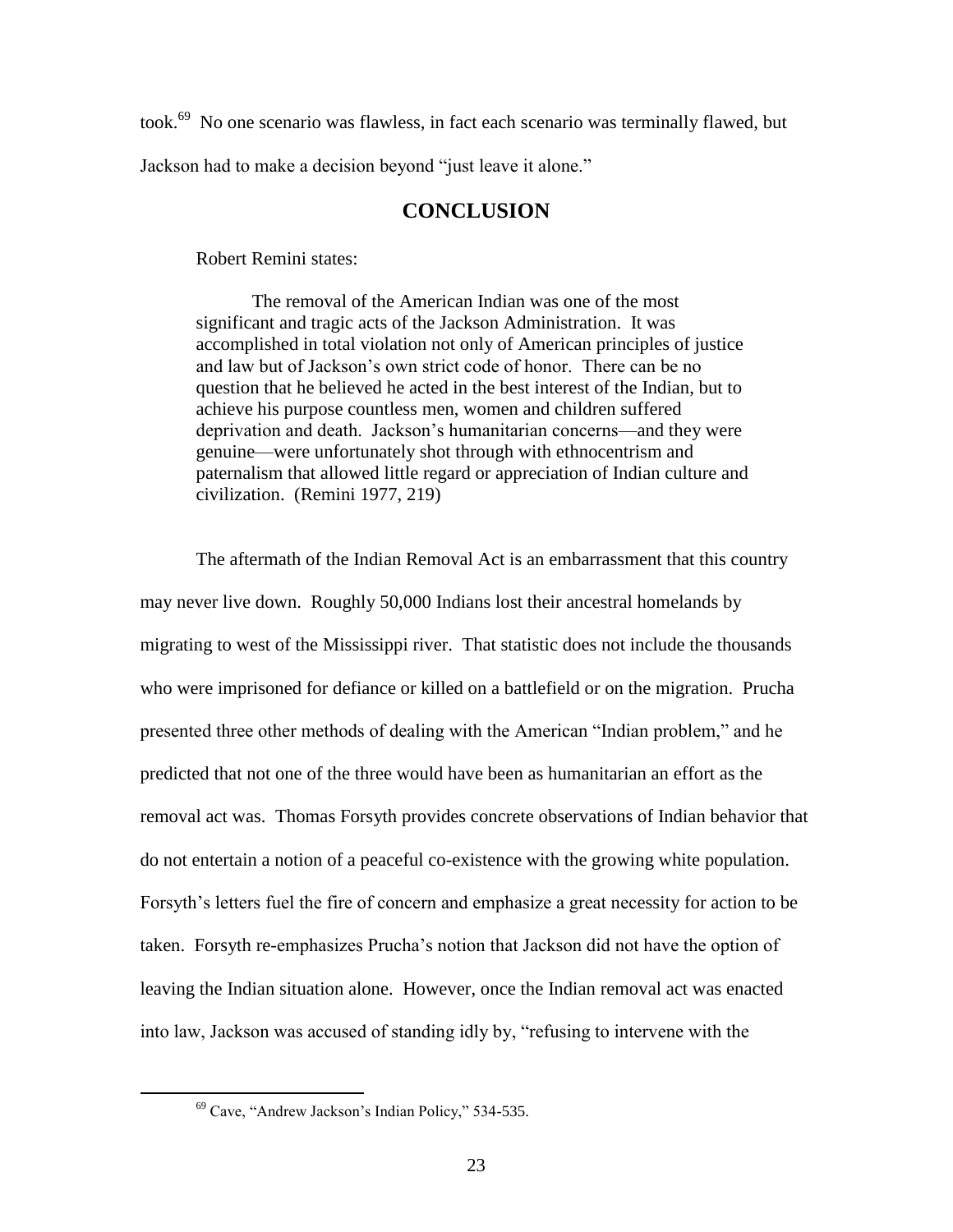application of state laws."<sup>70</sup> The idea of Andrew Jackson being a "heartless, Indiankilling menace" is too simplistic and very narrow-minded. The "devil-theory" is not entirely appropriate. I am not condoning the events that occurred almost two centuries ago, I am merely saying that sometimes the quest for a humanitarian means provides a tragic end.

<sup>70</sup> Wallace, *The Long and Bitter Trail*, 75.